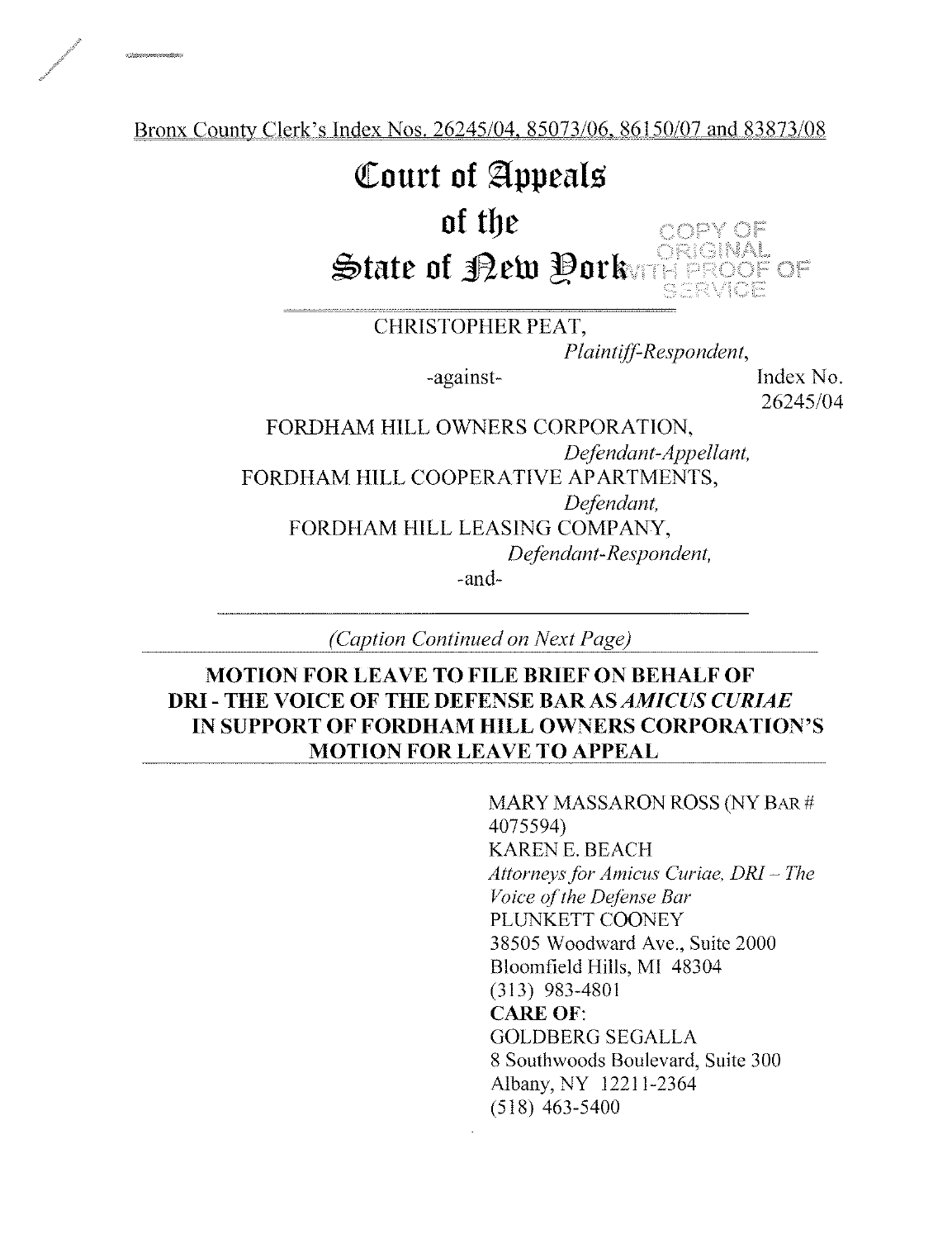BILLY LERNER, as co-partners doing business as FORDHAM HILL LEASING COMPANY, and BILLY LERNER, individually, ROBERT ULL, as co-partners doing business as FORDHAM HILL LEASING COMPANY, and ROBERT ULL, individually, WENDY ULL, as co-partners doing business as FORDHAM HILL LEASING COMPANY and WENDY ULL, individually, Defendants.

## FORDHAM HILL OWNERS CORPORATION, Third-Party Plaintiff-Appellant, -and- - Third-Party

Index No.

FORDHAM HILL COOPERATIVE APARTMENTS, 85073/06 Third-Party Plaintiff,

-against-

A. BRANTLEY FLOORING CO., Third-Party Defendant-Respondent,

## FORDHAM HILL LEASING COMPANY Third-Party Plaintiff-Respondent, -and- - Third-Party

Index No.

BILLY LERNER, ROBERT ULL and WENDY ULL, 6150/57 Individually and as principals of FORDHAM HILL LEASING COMPANY,

Third-Party Plaintiffs,

-against-

A. BRANTLEY FLOORING CO. and ABE BRANTLEY, Third-Party Defendants-Respondents.

FORDHAM HILL LEASING COMPANY and BILLY LERNER, ROBERT ULL and WENDY ULL, Individually and as principals of FORDHAM HILL LEASING COMPANY,

Third-Party Plaintiffs,

-against- Third-Party

Index No.

VERONICA A. BRADY, 83873/08

Third-Party Defendant.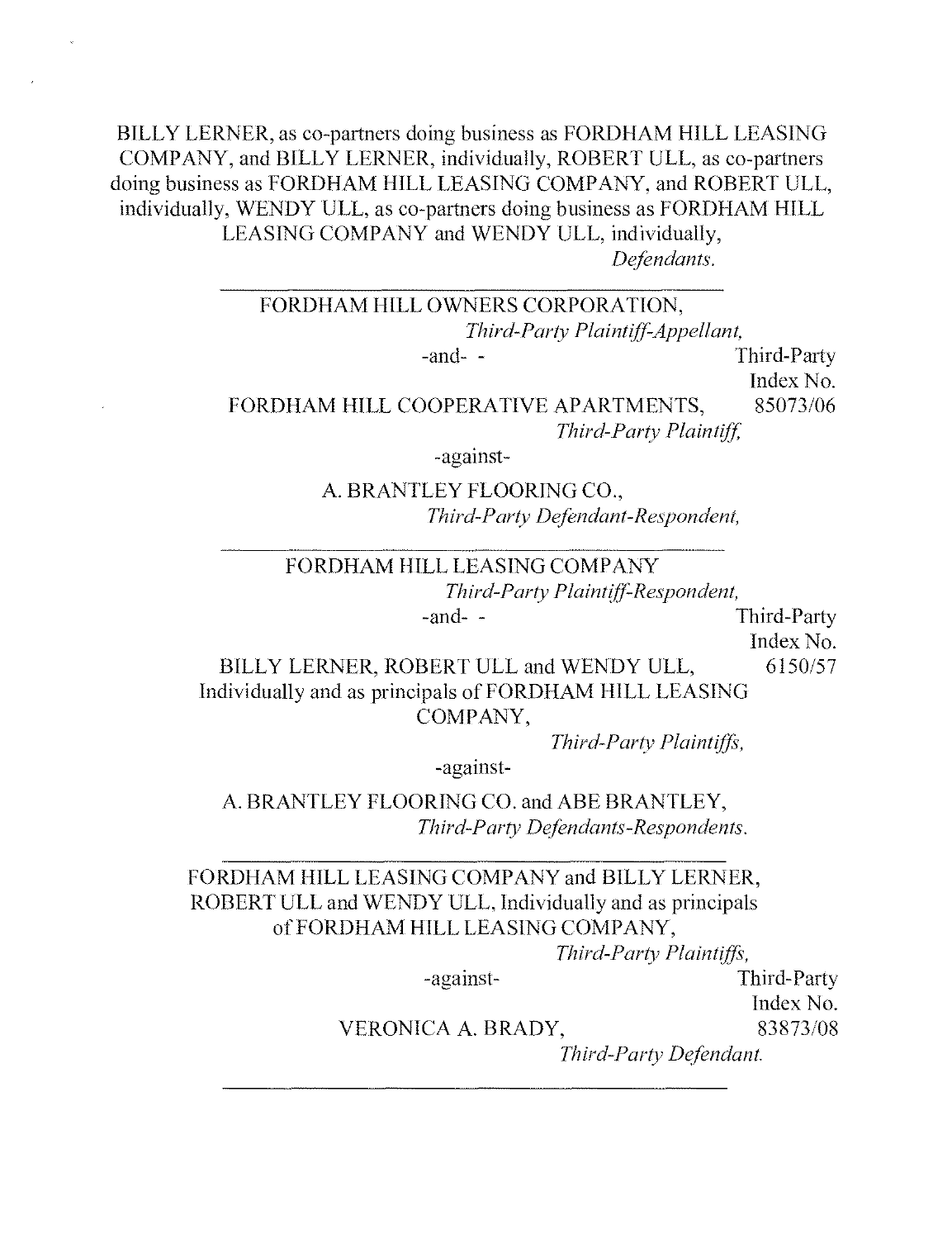#### NOTICE OF MOTION

PLEASE TAKE NOTICE that upon the annexed affirmation of MARY MASSARON ROSS, affirmed on the 26th day of March, 2014, and upon all papers, pleadings and proceedings heretofore and herein, the undersigned will move the New York State Court of Appeals at the Courthouse located at 20 Eagle Street, Albany, New York 12207-1095, on Monday the 14th day of April, 2014 for an Order granting DRI — The Voice of the Defense Bar leave to file an amicus curiae brief in the above-captioned appeal in support of Fordham Hill Owners Corporation's Motion for Leave to Appeal, pursuant to 22 NYCRR 500.23(a)(3).

Annexed to the instant motion is the proposed brief.

PLUNKETT COONEY

By:

MARY MASSARON ROSS (NY BAR  $#4075594$ KAREN E. BEACH Attorneys for Amicus Curiae, DRI — The Voice of the Defense Bar 38505 Woodward Ave., Suite 2000 Bloomfield Hills, MI 48304 (313) 983-4801 CARE OF: GOLDBERG SEGALLA 8 Southwoods Boulevard, Suite 300 Albany, NY 12211-2364 (518) 463-5400

Dated: March 26, 2014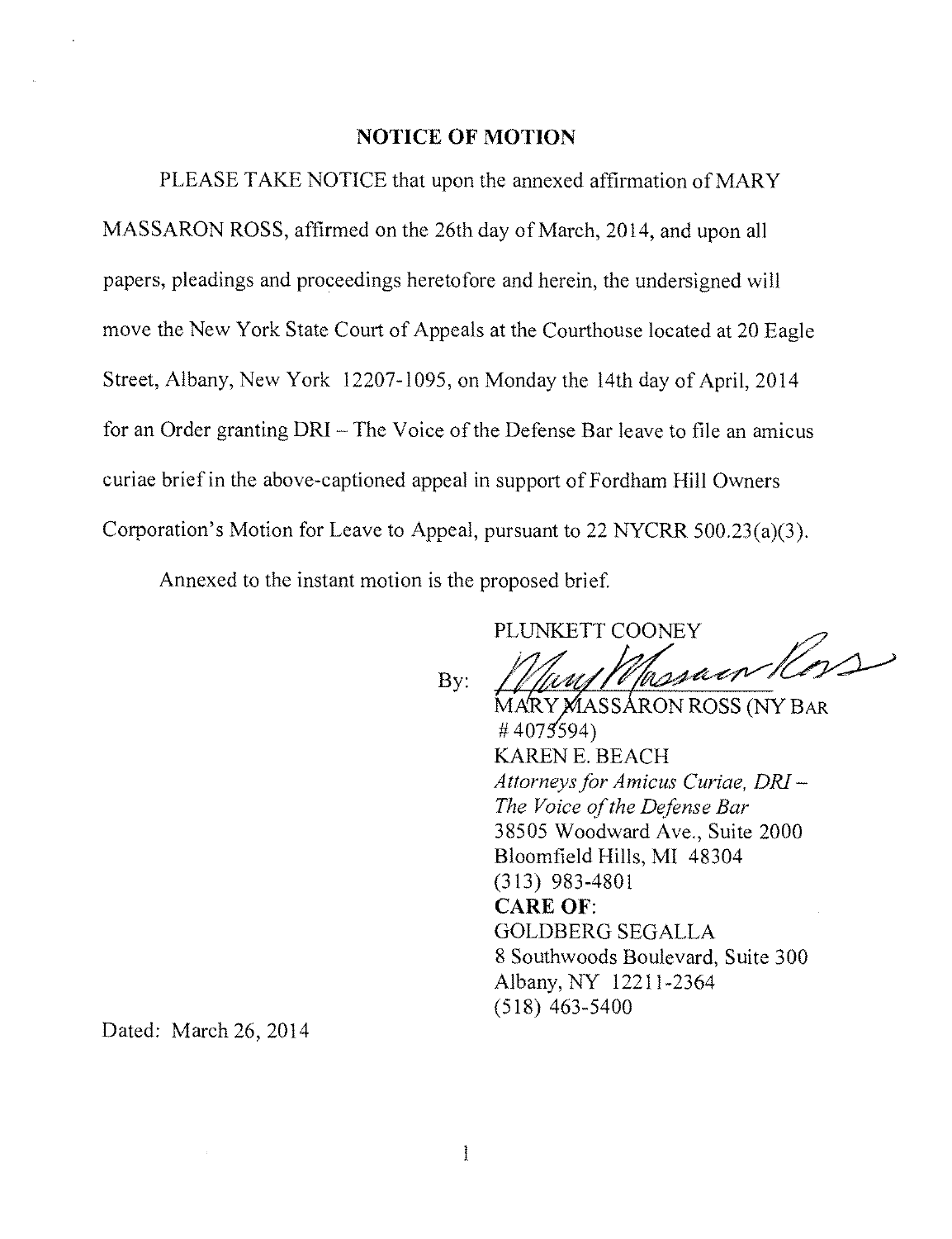To: Shaub Alimuty Ciktrin & Spratt, LLP 1983 Marcus Avenue Lake Success, New York 11042 (516) 488-3300 Appellate Counsel to: Lewis, Brisbois, Bisgaard & Smith, LLP Attorneys for Defendant-Appellant/Third-Party Plaintiff-Appellant Fordham Hill Owner's Corporation

> Georgaklis & Mallas, PLLC  $9118\overline{5}^{th}$  Avenue Brooklyn, New York 11209 (718) 238-2400

Pollack Pollack Isaac & DeCicco 225 Broadway, Suite 307 New York, New York 10007 Appellate Counsel to Georgaklis & MaIlas, PLLC Attorneys for Plaintiff (212) 233-8100

Wright and Wolf, LLC John Wright, Esq. 90 Park Avenue, 17<sup>th</sup> Floor New York, New York 10016 Attorneys for Defendant/Second Third- Party Plaintiff Fordham Leasing Company (212) 430-0322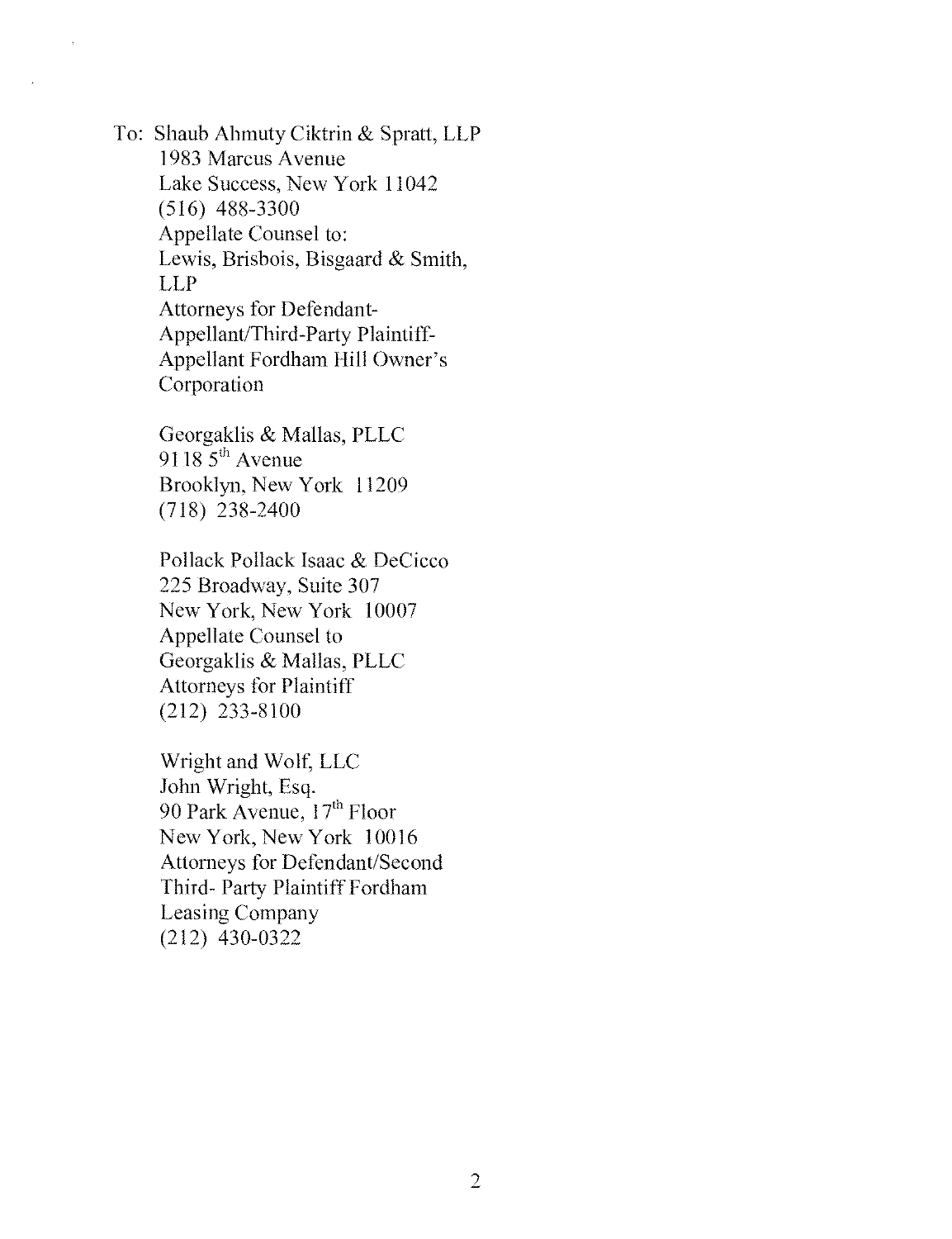Mauro Lilling Naparty, LLP 130 Crossways Park Drive, Suite 100 Woodbury, New York 11797 Appellate Counsel to Defendant/Second Third-Party Plaintiff Fordham Hill Leasing Company (516) 487-5800

Kral, Clerkin, Redmond, Ryan, Perry and Girvan, LLP 30 Broad Street, 44<sup>th</sup> Floor New York, New York 10004 Attorneys for Third-Party Defendants A. Brantley Flooring Co. and Abe Brantley (212) 406-9710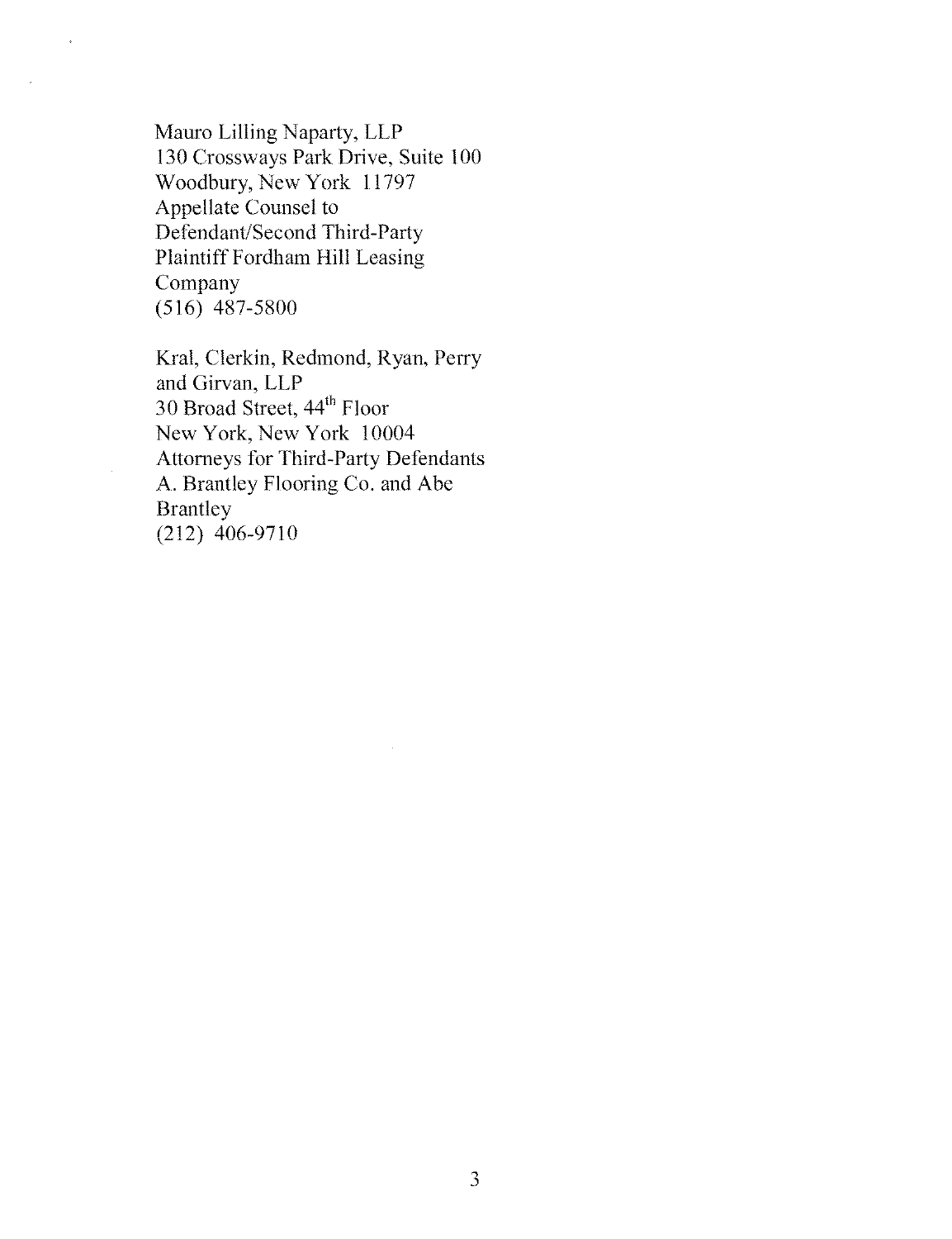## AFFIRMATION IN SUPPORT OF DRI — THE VOICE OF THE DEFENSE BAR'S MOTION FOR LEAVE TO FILE A BRIEF AS AMICUS CURIAE IN SUPPORT OF FORDHAM HILL OWNERS CORPORATION'S MOTION FOR LEAVE TO APPEAL

Mary Massaron Ross, an attorney duly admitted to practice law before the Courts of this State, affirms the following under penalties of perjury:

1. 1 am a shareholder of the law firm of Plunkett Cooney in Bloomfield Hills, Michigan. I have been admitted to the practice of law in New York since 2002, and will receive service in this matter by care of Goldberg, Segalla, 8 Southwoods Boulevard, Suite 300, Albany, NY 12211-2364. 1 submit this affirmation in support of the motion by DRI for leave to submit the annexed amicus curiae brief in support of Defendant-Appellant/Third-Party Plantiff-Appellant Fordham Hill Owners Corporation's Motion for Leave to Appeal the Appellate Division, First Department's October 31, 2013 Decision and Order, which affirmed an unprecedented \$16 million pain and suffering award under N.Y. CPLR 5501(c) to a 36-year-old plaintiff with burn injuries, by fully adopting and endorsing the arguments and discussion set forth in DRI's amicus brief, dated March 31, 2014.

2. DRI is an international organization comprised of approximately 22,000 attorneys defending businesses and individuals in civil litigation. DRI is affiliated with both the Defense Association of New York and the Defense Trial Lawyers Association of Western New York. Committed to enhancing the skills,

4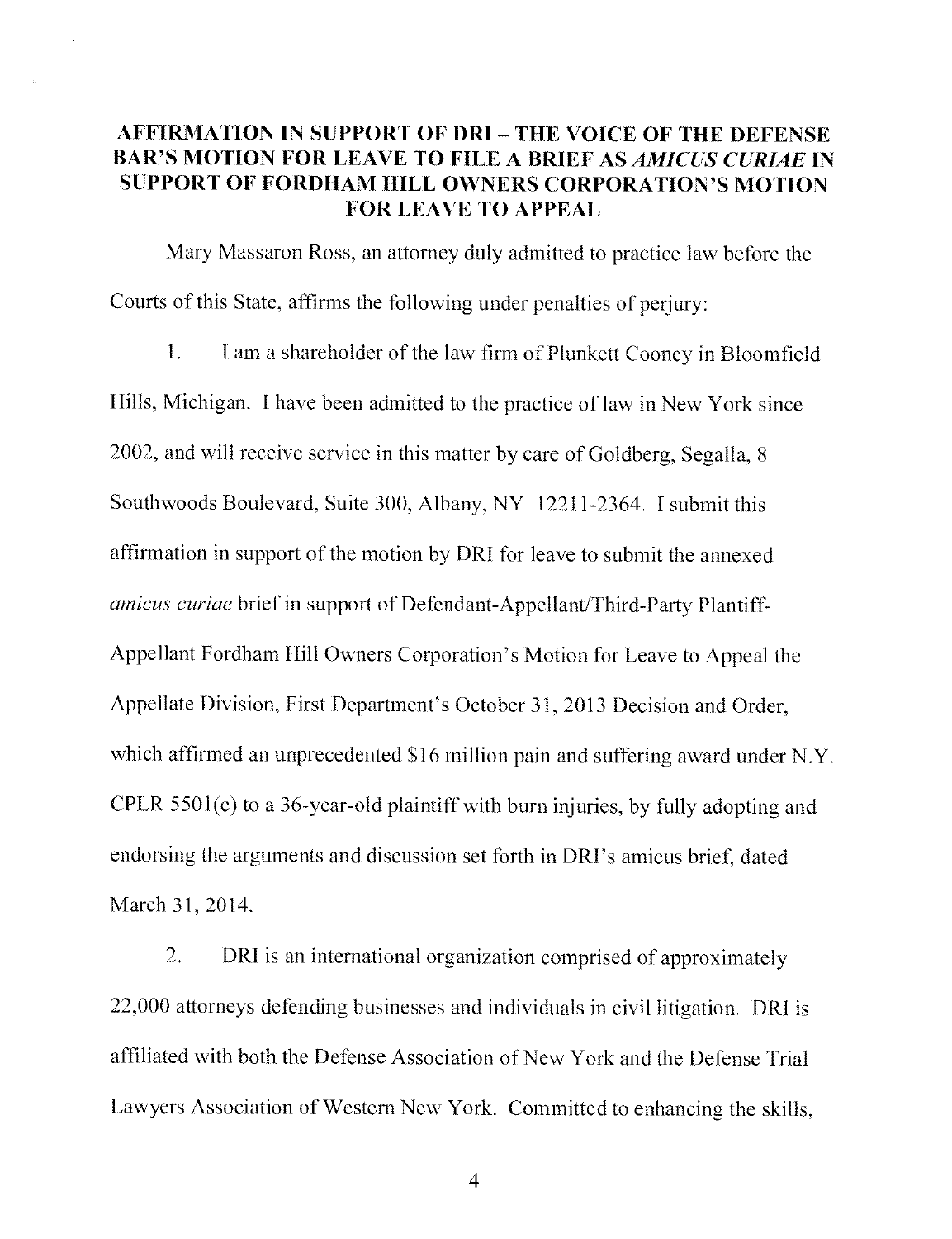effectiveness, and professionalism of defense lawyers around the globe, DRI seeks to address issues germane to defense lawyers and the civil justice system. A primary part of DR1's mission is to make the civil justice system more fair, efficient, and consistent. To promote these objectives, DRI draws on the practical expertise of its members and participates as amicus curiae in cases that raise issues of importance to its membership and to the judicial system. This is such a case.

3. DRI has studied and discussed problems created by excessive verdicts, and the need for enforcement of appropriate standards for review of such verdicts. This case offers the opportunity for the Court to make clear that the standard established by the New York legislature has real teeth to it, and to ensure that New York's lower courts appropriate apply that standard to the circumstances of this case and of future cases. DRI believes that its brief will be helpful to the Court in determining whether to grant leave to appeal.

4. This Court has previously granted permission to DRI to file *amicus* curiae briefs in Town of Oyster Bay v. Lizza Industries, Inc. (22 NY3d 1024 [2013]), Kirschner v. KPMG LLP (15 NY2d 446 [2010]) and Hamilton v. Beretta U.S.A. Corp. (96 NY2d 222 [2001]).

5. WHEREFORE, it is respectfully requested that this Court enter an Order granting DRI — The Voice of the Defense Bar leave to submit its brief in the

5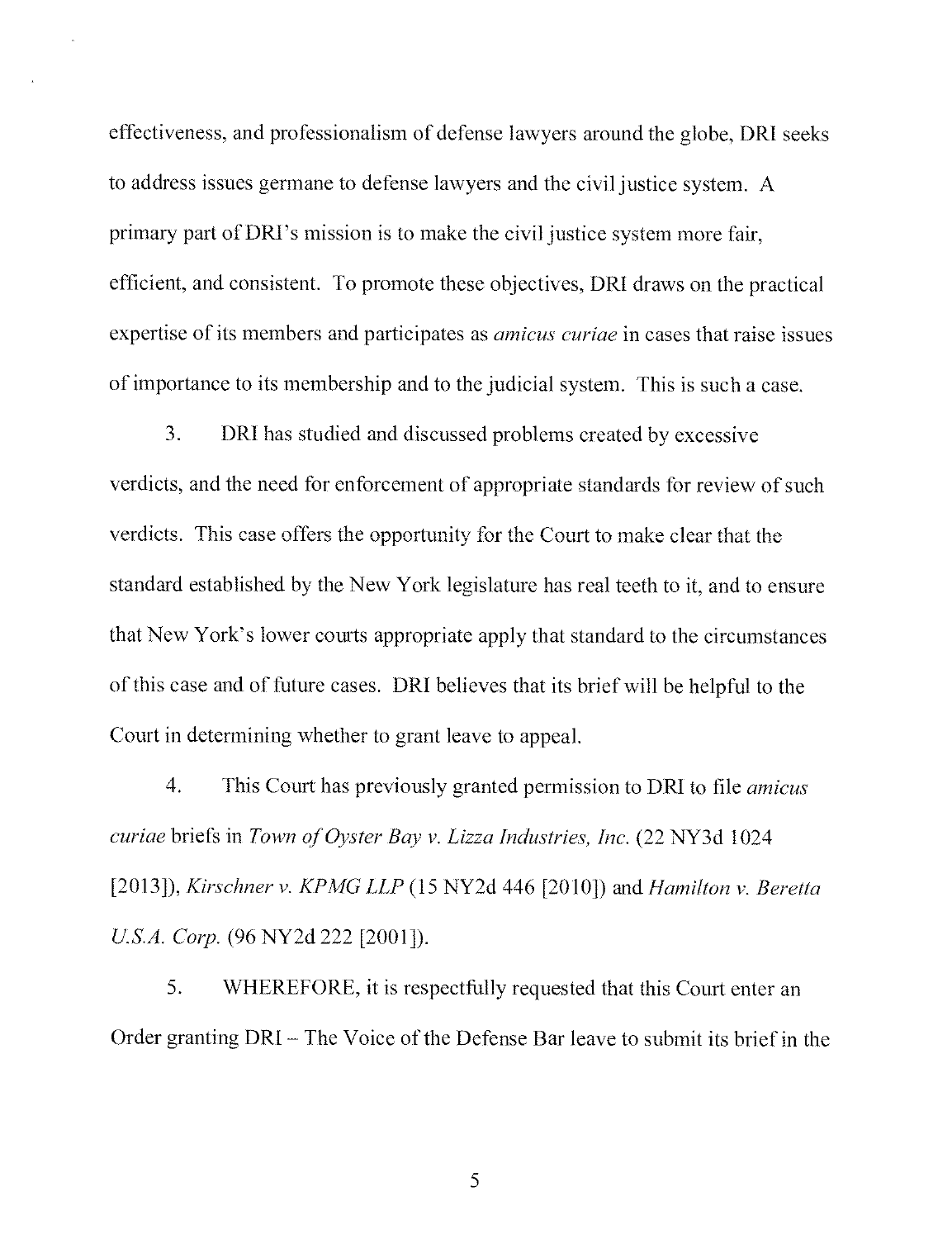annexed form, and for such other and further relief as this Court deems just and

proper.

Dated: Bloomfield Hills, Michigan March 26, 2014

10 WM/Massaum Ross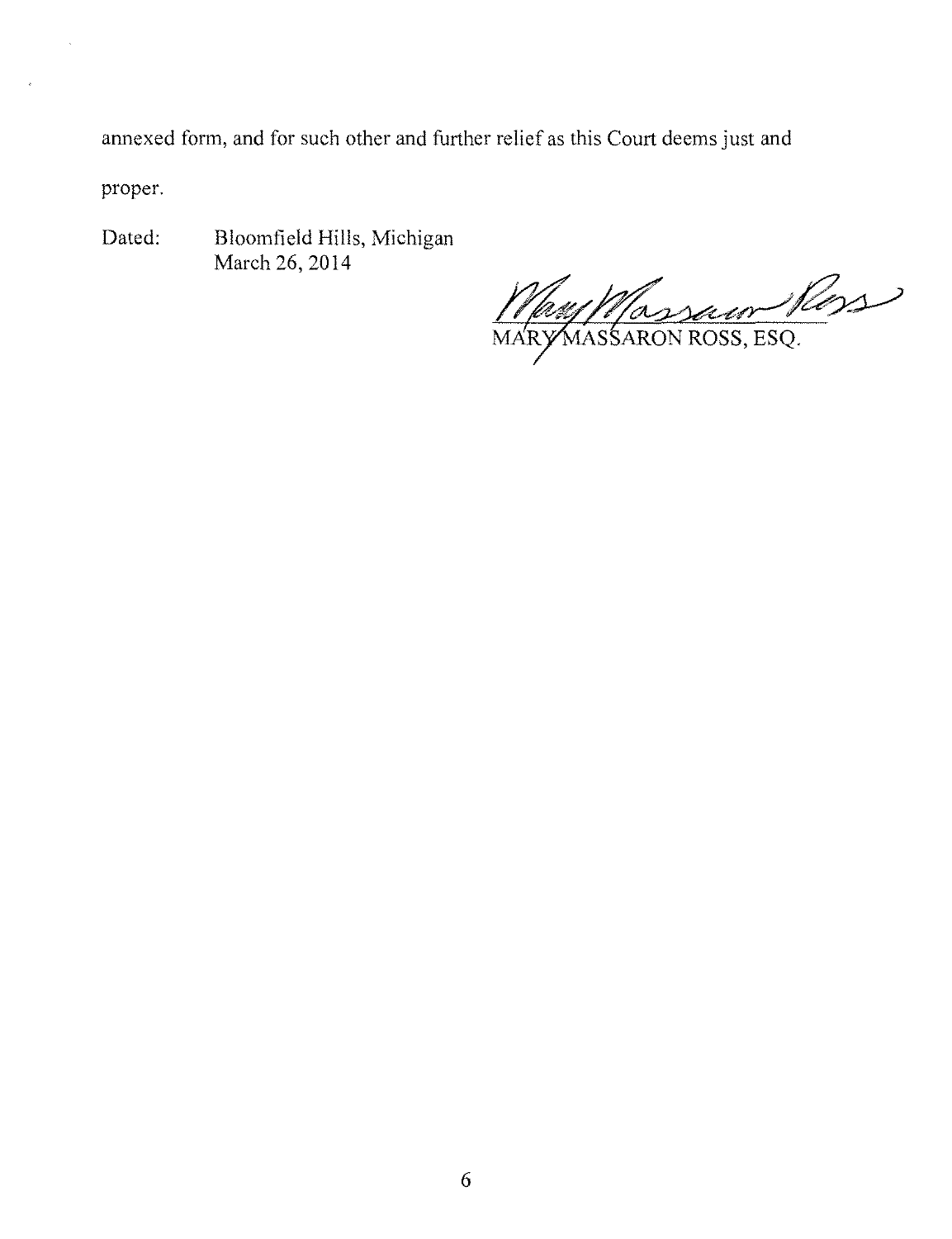## Tourt of Appeals

of the

# **State of New York**

CHRISTOPHER PEAT,

Index No. 26245/04

Plaintiff-Respondent,

— against —

FORDHAM HILL OWNERS CORPORATION,

Defendant-Appellant,

FORDHAM HILL COOPERATIVE APARTMENTS,

Defendant,

FORDHAM HILL LEASING COMPANY,

Defendant-Respondent,

(For Continuation of Caption See Inside Cover)

## AMICUS CURIAE BRIEF OF DRI - THE VOICE OF THE DEFENSE BAR IN SUPPORT OF FORDHAM HILL OWNERS CORPORATION'S MOTION FOR LEAVE TO APPEAL

PLUNKETT COONEY, P.C. Attorneys for Amiens Curiae DRI — The Voice of the Defense Bar 38505 Woodward Avenue, Suite 2000 Bloomfield Hills, Michigan 48304 Tel.: (248) 901-4000 Fax: (248) 901-4040

#### CARE OF:

**GOLDBERG SEGALLA** Eight Southwoods Boulevard, Suite 300 Albany, New York 12211 Tel.: (518) 463-5400 Fax: (518) 463-5420

On the Brief. MARY MASSARON Ross KAREN E. BEACH

Date Completed: March 26, 2014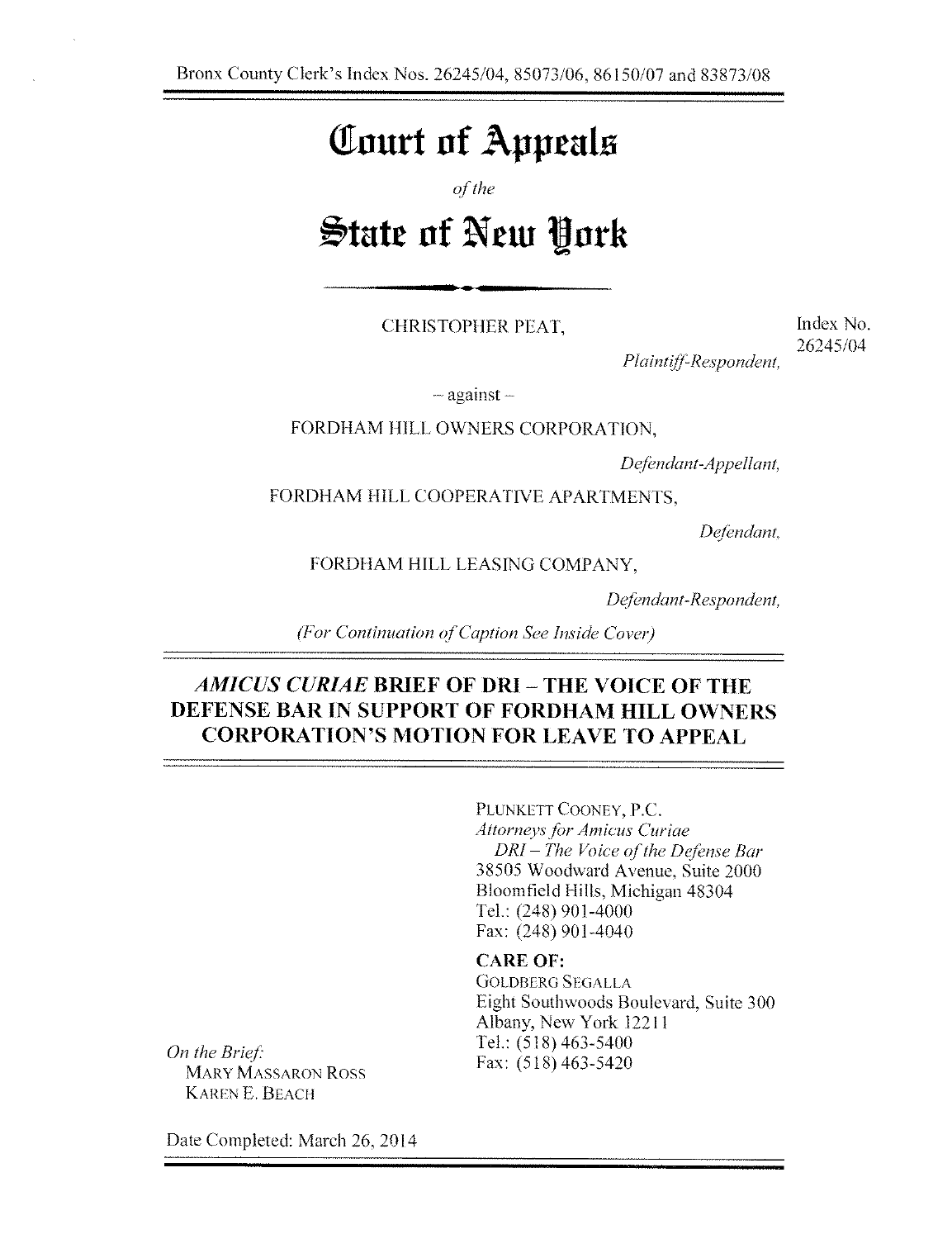$-$  and  $-$ 

BILLY LERNER, as co-partners doing business as FORDHAM HILL LEASING COMPANY and BILLY LERNER, individually, ROBERT ULL, as co-partners doing business as FORDHAM HILL LEASING COMPANY and ROBERT ULL, individually, WENDY ULL, as co-partners doing business as FORDHAM HILL LEASING COMPANY and WENDY ULL, individually,

Defendants.

FORDHAM HILL OWNERS CORPORATION, Third-Party

Third-Party Plaintiff-Appellant,  $\frac{\text{Index No}}{\text{base 2}}$ 85073/06

 $-$ and  $-$ 

#### FORDHAM HILL COOPERATIVE APARTMENTS,

Third-Party Plaintiff,

— against —

A. BRANTLEY FLOORING CO.,

Third-Party Defendant-Respondent.

FORDHAM HILL LEASING COMPANY, Third-Party<br>Third-Party Party District Party Index No.

86150/07 Third-Party Plaintiff-Respondent, index index

 $-$  and  $-$ 

BILLY LERNER, ROBERT ULL and WENDY ULL, Individually and as principals of FORDHAM HILL LEASING COMPANY,

Third-Party Plaintiffs,

— against —

A. BRANTLEY FLOORING CO. and ABE BRANTLEY,

Third-Party Defendants-Respondents.

FORDHAM HILL LEASING COMPANY and BILLY LERNER, ROBERT ULL Third-Party and WENDY ULL, Individually and as principals of FORDHAM HILL Index No.<br>LEASING COMPANY, 83873/08 LEASING COMPANY,

Third-Party Plaintiffs,

— against —

#### VERONICA A. BRADY,

Third-Parry Defendant.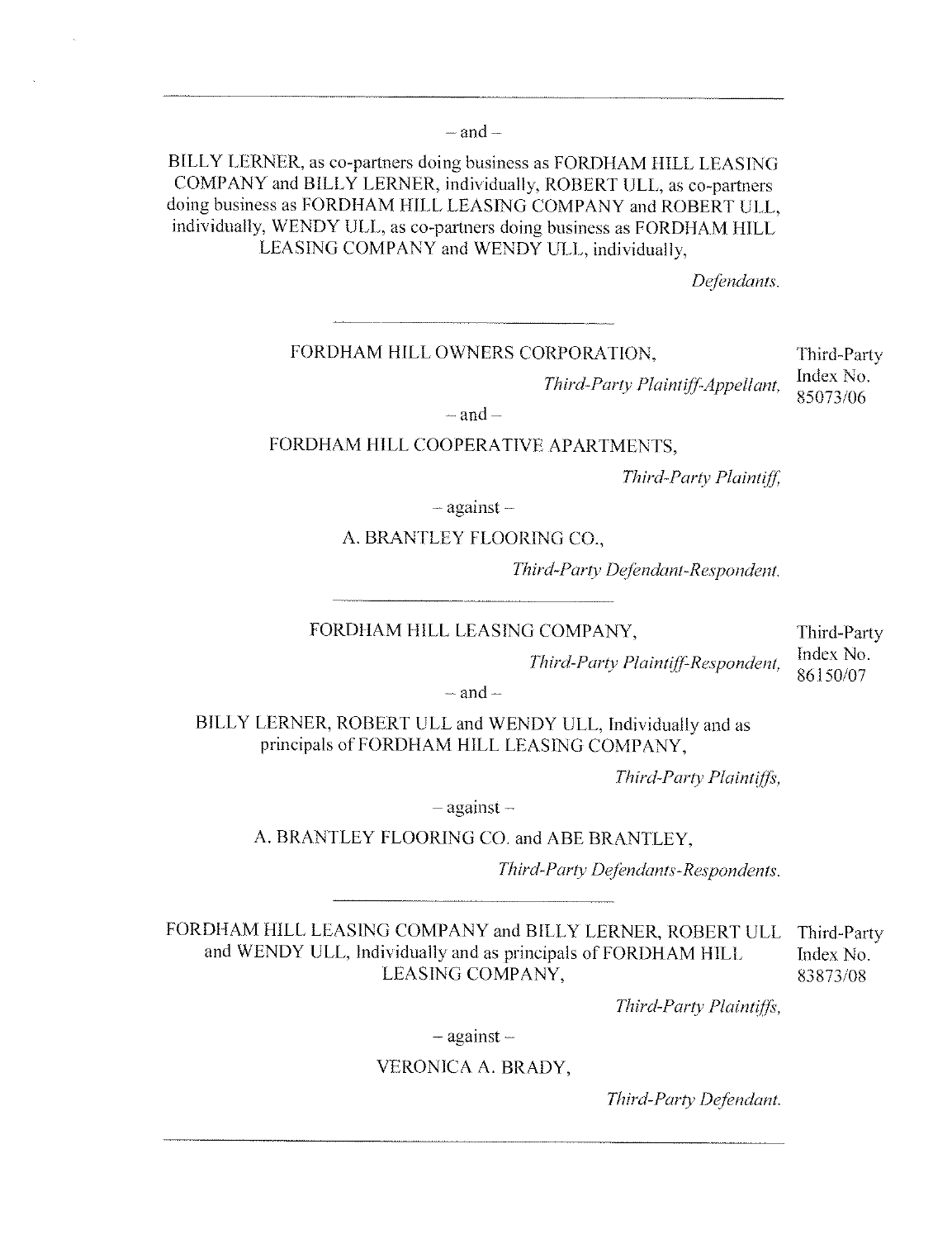## TABLE OF CONTENTS

 $\label{eq:2.1} \frac{1}{\sqrt{2}}\int_{\mathbb{R}^{2}}\frac{1}{\sqrt{2}}\left(\frac{1}{\sqrt{2}}\right)^{2}d\mu\int_{\mathbb{R}^{2}}\frac{1}{\sqrt{2}}\left(\frac{1}{\sqrt{2}}\right)^{2}d\mu\int_{\mathbb{R}^{2}}\frac{1}{\sqrt{2}}\left(\frac{1}{\sqrt{2}}\right)^{2}d\mu\int_{\mathbb{R}^{2}}\frac{1}{\sqrt{2}}\left(\frac{1}{\sqrt{2}}\right)^{2}d\mu\int_{\mathbb{R}^{2}}\frac{1}{\sqrt{2}}\left(\frac{1}{$ 

 $\frac{1}{2} \frac{1}{2} \frac{1}{2} \frac{1}{2} \frac{1}{2}$ 

|                  | Review of the First Department's Misapplication of CPLR §<br>5501(c) To Uphold An Unprecedented \$16 Million Pain And<br>Suffering Award Is Necessary To Stop The "Upward Spiral" Of                                                                                                                            |
|------------------|-----------------------------------------------------------------------------------------------------------------------------------------------------------------------------------------------------------------------------------------------------------------------------------------------------------------|
| $A_{\cdot}$      | CPLR $\S$ 5501(c) requires the Appellate Division to carefully<br>review damages awards for excessiveness by reference to                                                                                                                                                                                       |
| <b>B.</b>        | Comparison of Plaintiff's pain and suffering to that of the Lei<br>and Weigl plaintiffs does not justify a verdict over twice as                                                                                                                                                                                |
| $\overline{C}$ . | Denying leave to appeal of the \$16 million award for Plaintiff's<br>pain and suffering would cause an upward spiral in jury<br>verdicts, both for less severely and more severely injured                                                                                                                      |
|                  |                                                                                                                                                                                                                                                                                                                 |
|                  | Review Of The First Department's Failure To Grant A New<br>Trial For The Trial Court's Refusal To Give A Missing Witness<br>Charge Is Necessary To Prevent Future Plaintiffs From Merely<br>Retaining A Hired Expert Just Before Trial In Lieu Of<br>Presenting Testimony From A Plaintiff's Current And Former |
| A.               | A missing witness charge was appropriate because the<br>testimony of Plaintiff's treating physicians would not have been<br>cumulative of the testimony of Plaintiff's hired experts18                                                                                                                          |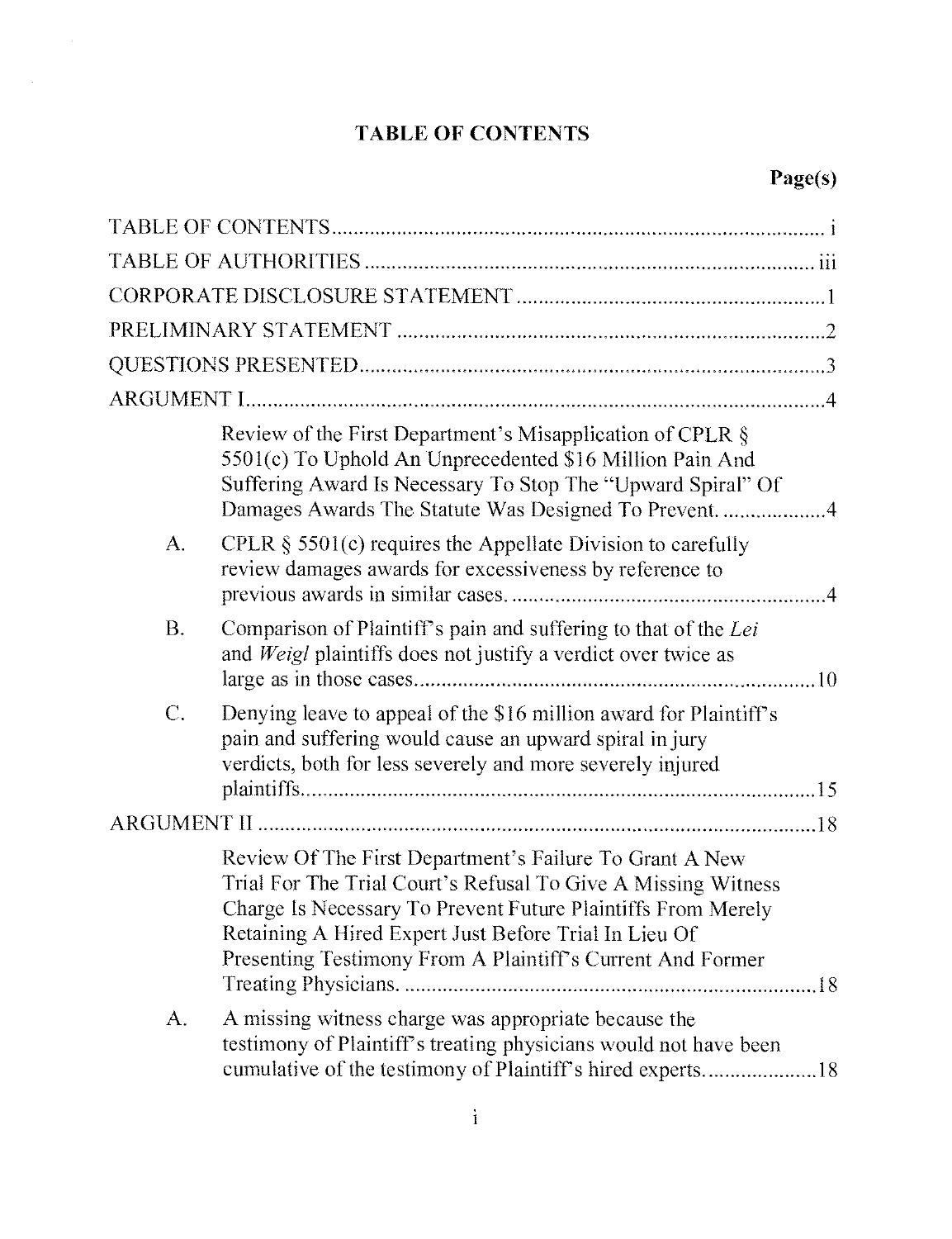| B. | The First Department's ruling encourages plaintiffs to inflate |  |
|----|----------------------------------------------------------------|--|
|    | damages awards through speculative expert testimony rather     |  |
|    | than testimony from current treating physicians regarding a    |  |
|    |                                                                |  |
|    |                                                                |  |

 $\frac{1}{2}$  ,  $\frac{1}{2}$ 

 $\mathcal{L}_{\mathcal{A}}$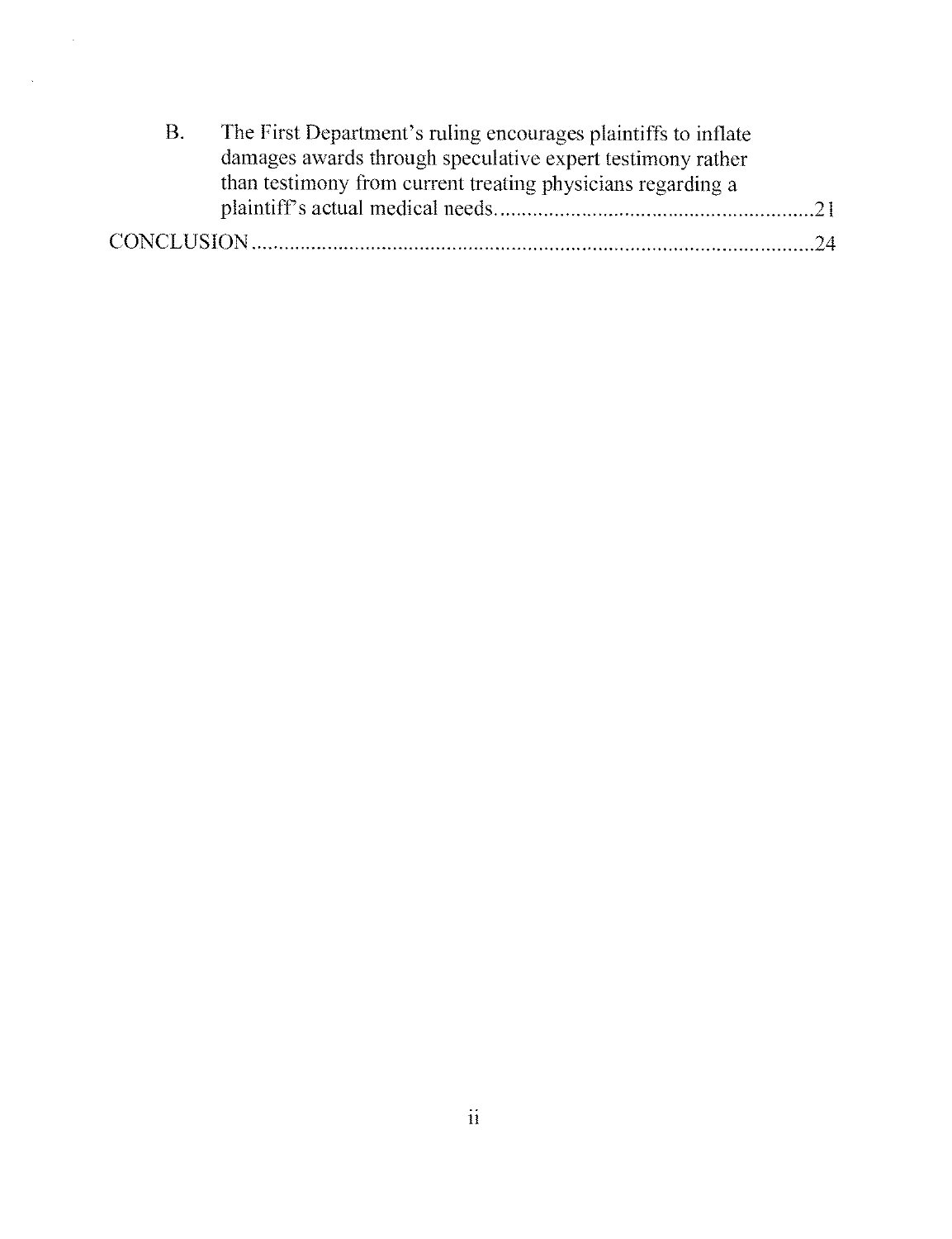## TABLE OF AUTHORITIES

## **CASES**

 $\mathcal{L}_{\text{c}}$  .

 $\sim 1$ 

| Adam K. v. Iverson,                                                                                                 |
|---------------------------------------------------------------------------------------------------------------------|
| Barnhard v. Cybex Intern., Inc.,                                                                                    |
| Colson v. McCormick,                                                                                                |
| Dayanim v. Unis,                                                                                                    |
| Donlon v.City of New York,                                                                                          |
| Gallo v. Supermarkets General Corp.,                                                                                |
| Gasperini v. Center for Humanities, Inc.,                                                                           |
| Geressy v. Digital Equipment Corp.,                                                                                 |
| Heary Bros. Lightning Protection Co., Inc. v. Intertek Testing Services, N.A., Inc.,                                |
| Irrigation & Indus. Dev. Corp. v. Indag S. A.,                                                                      |
| Lei v. City University of New York,<br>33 A.D.3d 467; 823 N.Y.S.2d 129 (1st Dep't 2006), lv. den. 8 N.Y.3d 806; 832 |
| Moskowitz v. Massachusetts Inst. of Tech.,                                                                          |
| Neissel v. Rensselaer Polytechnic Institute,                                                                        |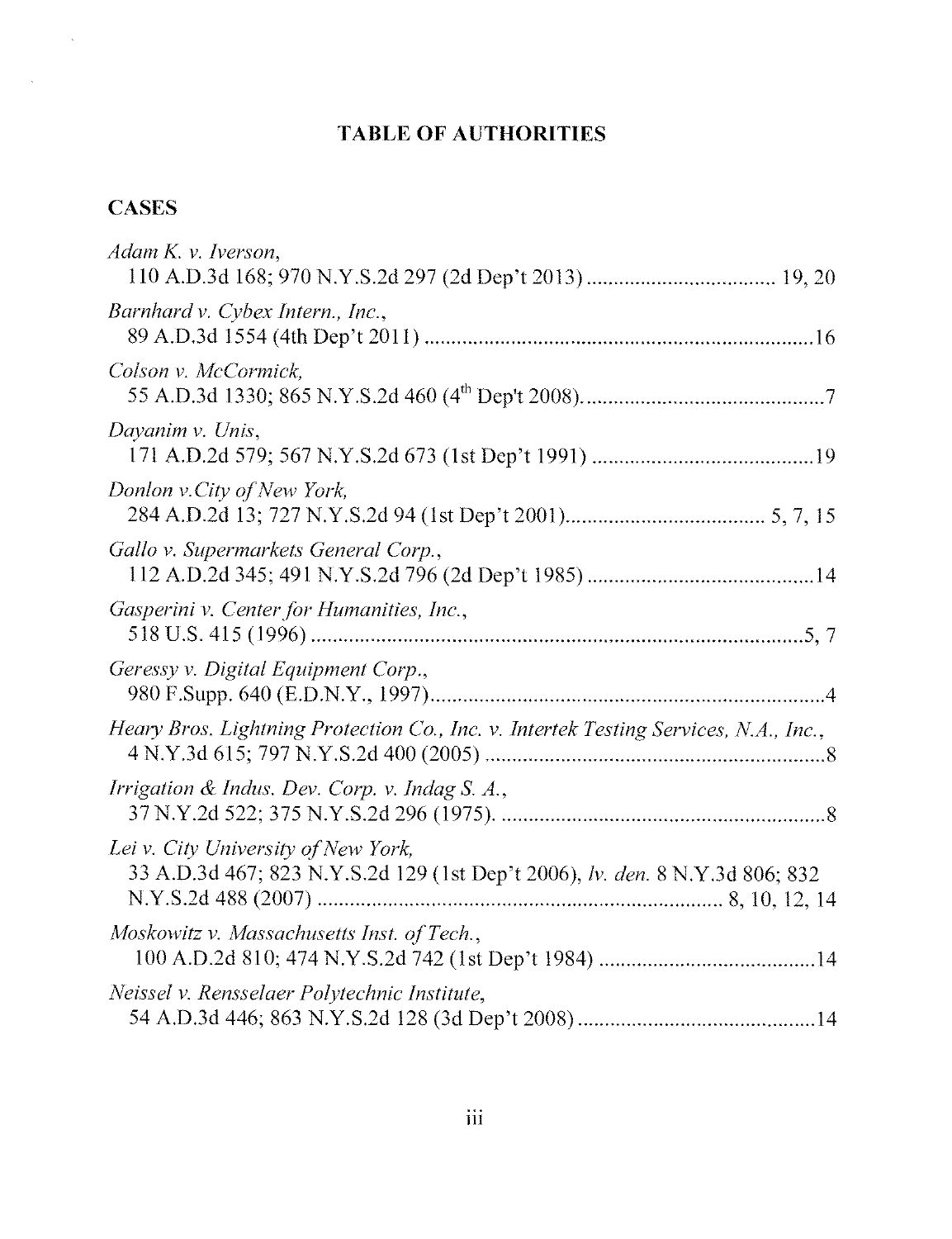| O'Connor v. Graziosi,<br>131 A.D.2d 553; 516 N.Y.S.2d 276, (2d Dep't 1987), lv. den. 70 N.Y.2d 613;                  |
|----------------------------------------------------------------------------------------------------------------------|
| Peat v. Fordham Hill Owners Corp.,                                                                                   |
| <i>Weigl v. Quincy Specialties Co.,</i><br>190 Misc.2d 1; 735 N.Y.S.2d 729 (Sup. Ct. 2001), aff'd. 1 A.D.3d 132; 766 |
| Whitfield v. City of New York,                                                                                       |
| <b>STATUTES</b>                                                                                                      |
|                                                                                                                      |
|                                                                                                                      |
|                                                                                                                      |
|                                                                                                                      |

 $\sim 10^{11}$ 

 $\mathcal{L}^{\text{max}}_{\text{max}}$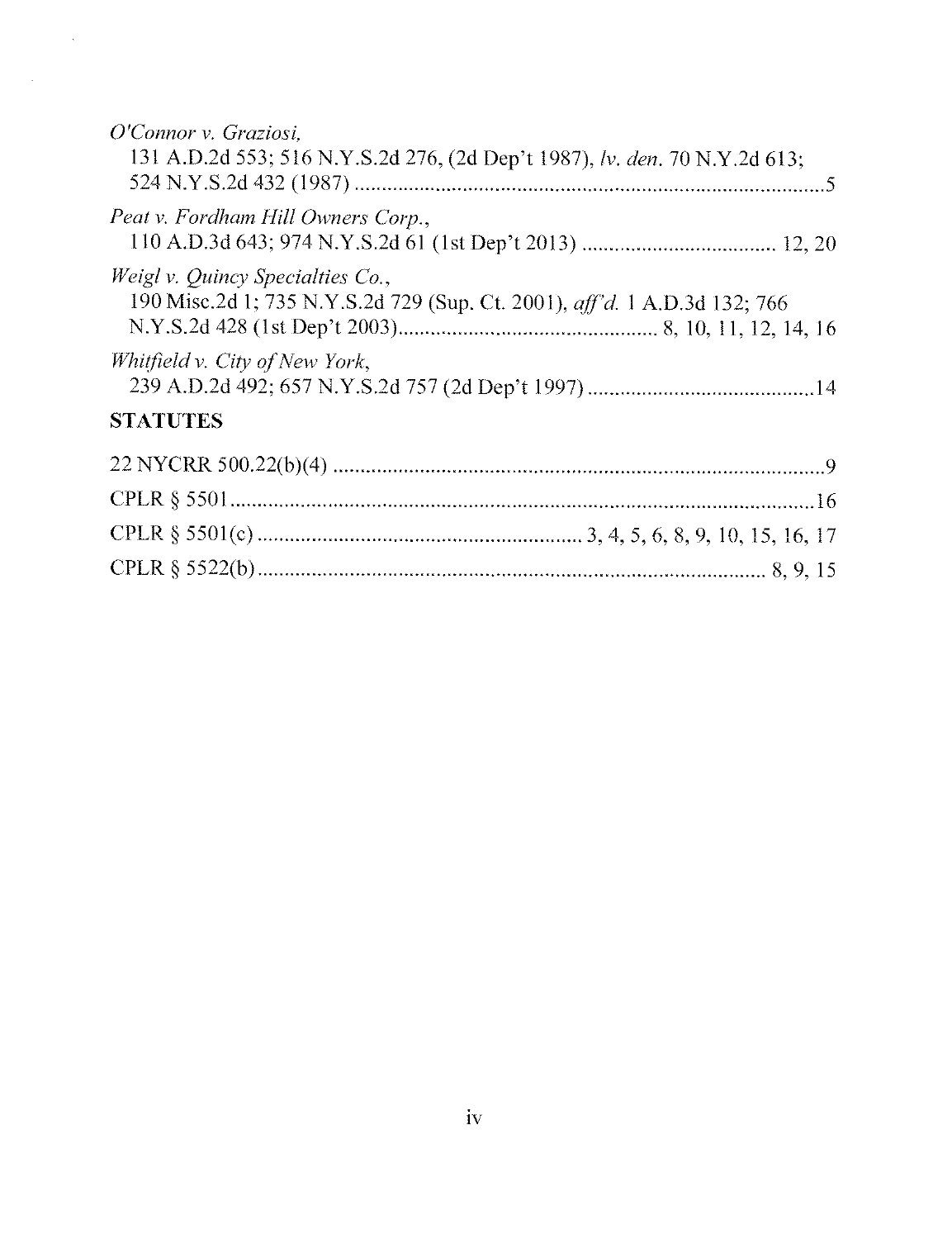## CORPORATE DISCLOSURE STATEMENT

DRI — The Voice of the Defense Bar is a not-for-profit corporation which

has no parent companies, subsidiaries, or affiliates.

Dated: Bloomfield Hills, Michigan March 26, 2014

May Massaco Coss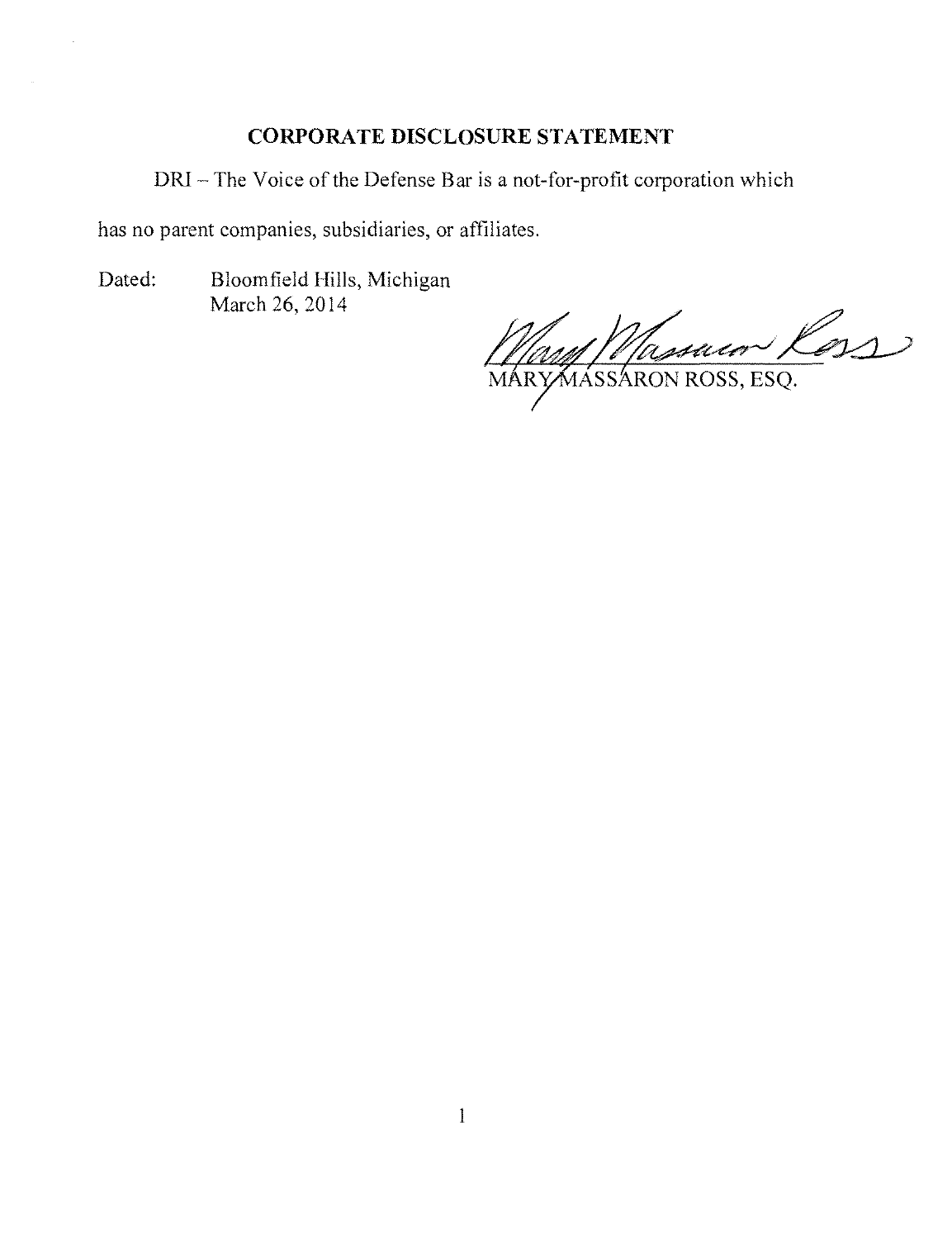#### PRELIMINARY STATEMENT

DRI — The Voice of the Defense Bar is an international organization comprised of approximately 22,000 attorneys defending businesses and individuals in civil litigation. DRI is affiliated with both the Defense Association of New York and the Defense Trial Lawyers Association of Western New York. Committed to enhancing the skills, effectiveness, and professionalism of defense lawyers around the globe, DRI seeks to address issues germane to defense lawyers and the civil justice system. A primary part of DRI's mission is to make the civil justice system more fair, efficient, and consistent. To promote these objectives, DRI draws on the practical expertise of its members and participates as *amicus* curiae in cases that raise issues of importance to its membership and to the judicial system. This is such a case.

DRI has studied and discussed problems created by excessive verdicts, and the need for enforcement of appropriate standards for review of such verdicts. This case offers the opportunity for the Court to make clear that the standard established by the New York legislature has real teeth to it, and to ensure that New York's lower courts apply that standard to the circumstances of this case and future cases. DRI believes that its brief will be helpful to the Court in determining whether to grant leave to appeal.

2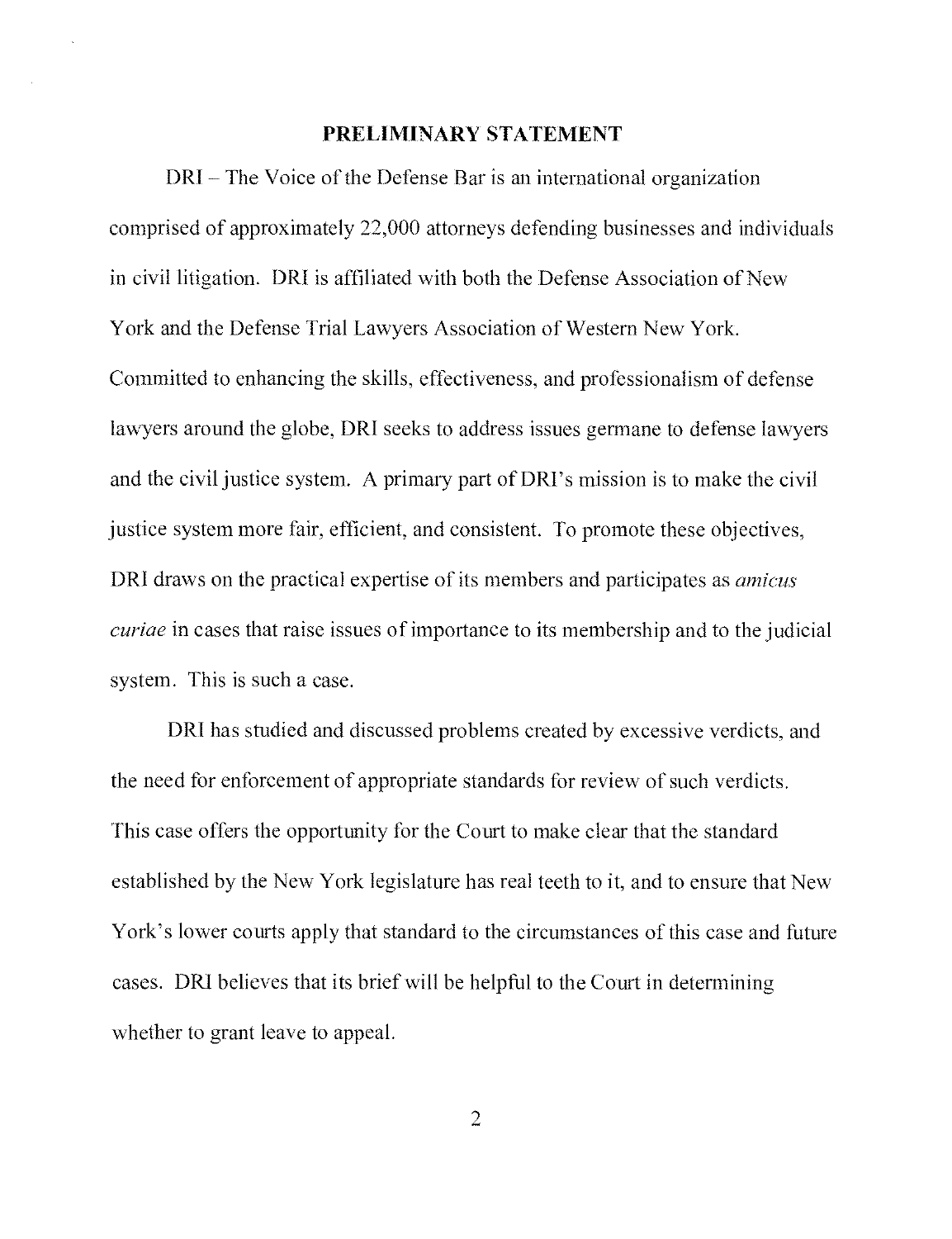### QUESTIONS PRESENTED

I

Is a review of the First Department's misapplication of GPLR § 5501(c) to uphold an unprecedented S16 million pain and suffering award necessary to stop the "upward spiral" of damages awards the statute was designed to prevent?

#### $\Pi$

Is a review of the First Department's failure to grant a new trial for the trial court's refusal to give a missing witness charge necessary to prevent future plaintiffs from merely retaining a hired expert just before trial in lieu of presenting testimony from a plaintiff's current and former treating physicians?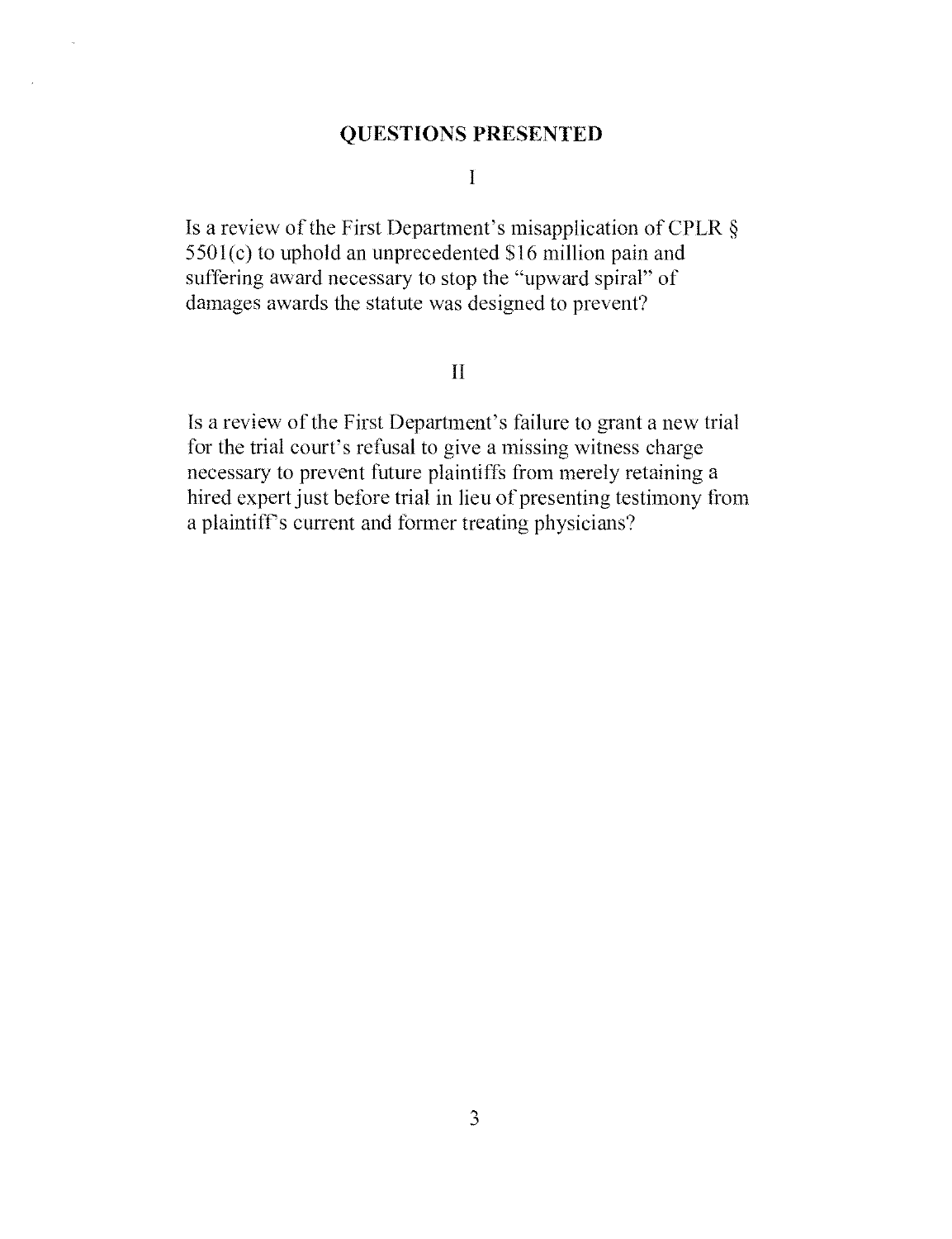#### ARGUMENT I

Review of the First Department's Misapplication of CPLR § 5501(c) To Uphold An Unprecedented \$16 Million Pain And Suffering Award Is Necessary To Stop The "Upward Spiral" Of Damages Awards The Statute Was Designed To Prevent.

### A. CPLR § 5501(c) requires the Appellate Division to carefully review damages awards for excessiveness by reference to previous awards in similar cases.

"In 1986, in an effort to curb escalating awards, the New York legislature

created a statutory standard designed to give courts greater discretion in monitoring

verdicts." Geressy v. Digital Equipment Corp., 980 F.Supp. 640, 653 (E.D.N.Y.,

1997). The legislative reform scheme, codified as CPLR § 5501(c), vests the

Appellate Division with the authority and responsibility to review verdicts in

medical malpractice and personal injury cases and, in the case of awards the

Appellate Division deems excessive, to remit the verdict to a reasonable amount to

be accepted in lieu of a new trial:

In reviewing a money judgment ... in which it is contended that the award is excessive or inadequate and that a new trial should have been granted unless a stipulation is entered to a different award, the appellate division shall determine that an award is excessive or inadequate if it deviates materially from what would be reasonable compensation.

CPLR § 5501(c) was "fashioned as a remedy for an insurance crisis marked by spiraling costs and unavailability of liability coverage, [and it] require[d] that [the courts] look to similar appealed verdicts and exercise [its] judgment to promote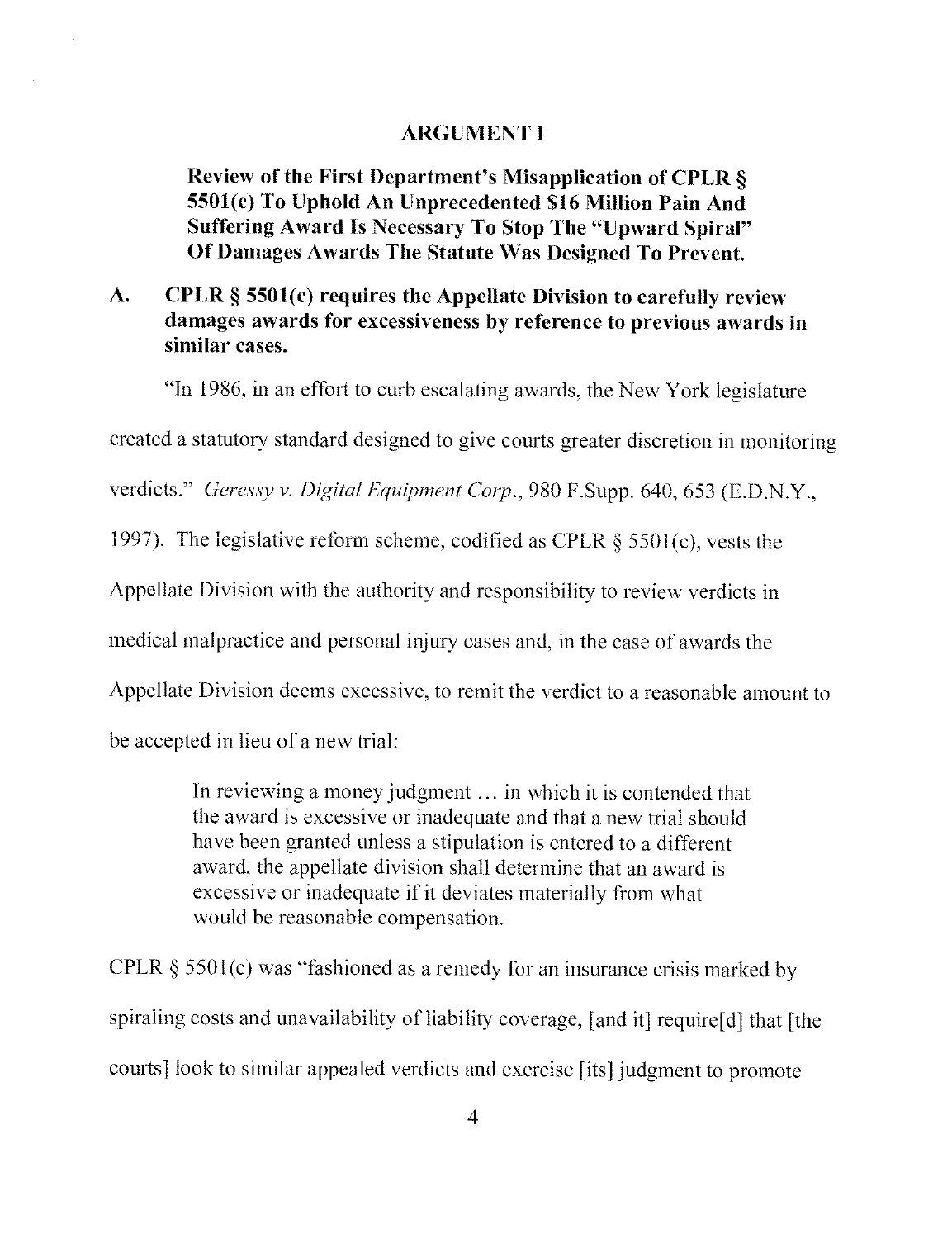greater stability in the tort system and greater fairness for similarly situated defendants." *Donlon v. City of New York*, 284 A.D.2d 13, 14; 727 N.Y.S.2d 94 (1st Dep't 2001). As articulated by the First Department in Donlon, review of verdicts under CPLR § 5501(c) requires a determination of whether the damages award "deviates materially from what would be reasonable compensation." (*Id.* at 18). This "deviates materially" standard was a deliberate departure from the previous "shocks the conscience"standard of review for jury verdicts, designed to "relax the former standard of review and facilitate appellate changes in verdicts." O'Connor v. Graziosi, 131 A.D.2d 553, 554; 516 N.Y.S.2d 276 (2d Dep't 1987), Iv. den. 70 N.Y.2d 613; 524 N.Y.S.2d 432 (1987). Unlike judicial review of other aspects of jury verdicts which afford great deference to the trier of fact, review of damages awards for "material deviation" "is a mixed question of law and fact which has been legislatively committed to judicial oversight." (Id.).

The United States Supreme Court, in Gasperini v. Center for Humanities, Inc., 518 U.S. 415, 423-424 (1996) made the following observations about the heightened appellate scrutiny intended by the legislature in enacting CPLR § 5501(c):

> As stated in Legislative Findings and Declarations accompanying New York's adoption of the "deviates materially" formulation, the lawmakers found the "shock the conscience" test an insufficient check on damage awards; the legislature therefore installed a standard "*invit[ing] more*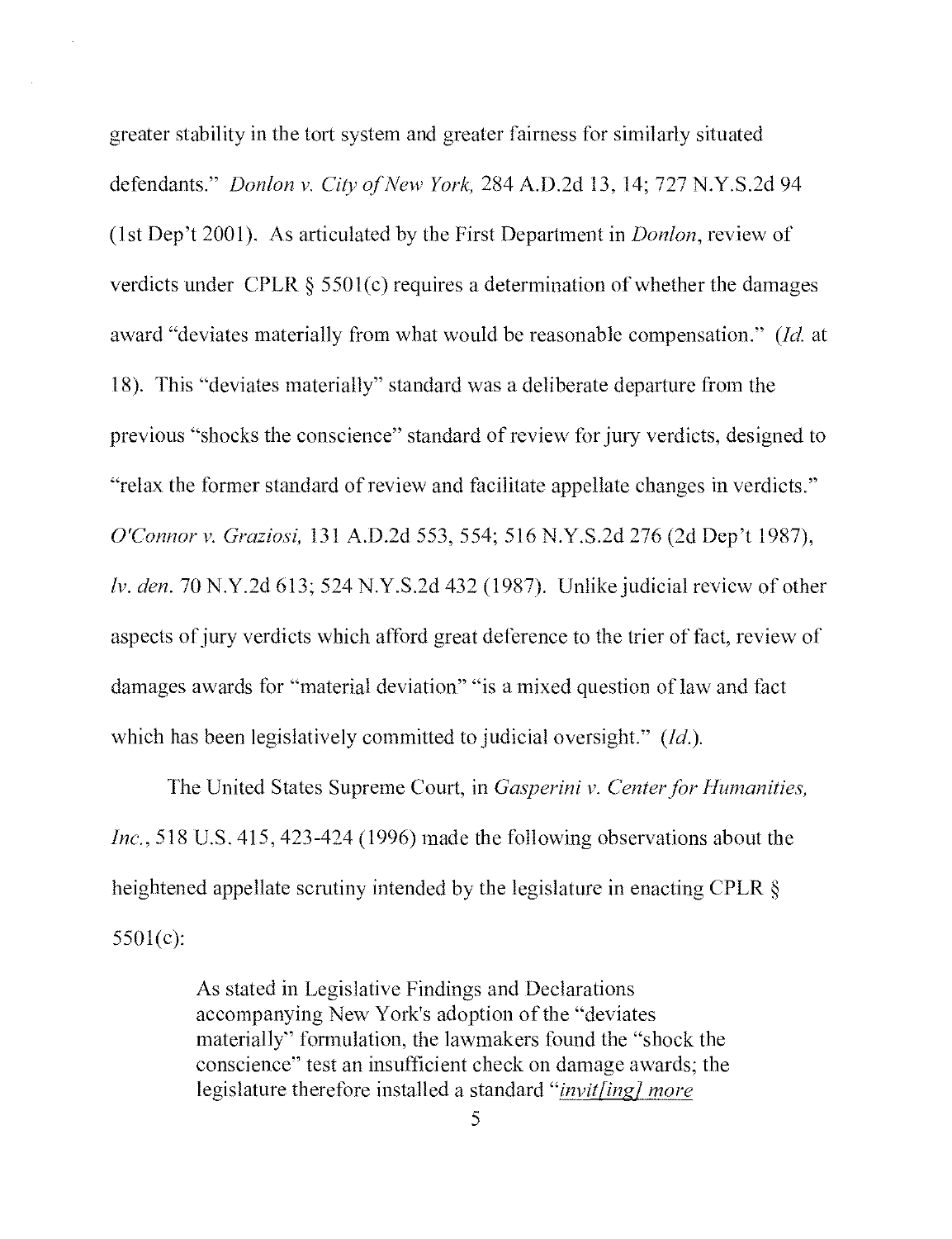carefid appellate scrutiny." Ch. 266, 1986 N.Y. Laws 470 (McKinney). At the same time, the legislature instructed the Appellate Division, in amended § 5522, to state the reasons for the court's rulings on the size of verdicts, and the factors the court considered in complying with  $\S 5501(c)$ . In his signing statement, then-Govemor Mario Cuomo emphasized that the CPLR amendments were meant to rachet up the review standard: "This will assure greater scrutiny of the amount of verdicts and promote greater stability in the tort system and greater fairness for similarly situated defendants throughout the State." Memorandum on Approving L.1986, Ch. 682, 1986 N.Y. Laws, at 3184; see also Newman & Ahmuty, Appellate Review of Punitive Damage Awards, in Insurance, Excess, and Reinsurance Coverage Disputes 1990, p. 409 (B. Ostrager & T. Newman eds.1990) (review standard prescribed in § 5501(c) "was intended to ... encourage Anpellate Division modification of excessive awards")

(emphasis supplied). Thus, it is clear CPLR  $\S$  5501(c) is an appellate review standard with teeth, expressly enacted to encourage modification of excessive damages awards by the Appellate Division.

Many states in which DRI's members practice have enacted caps on damages awards as a tort reform measure to control"runaway juries." In ejecting such a cap and instead enacting CPLR  $\S$  5501(c), New York's legislature has entrusted the Appellate Division with broad authority to examine, by reference to previously-reviewed verdicts in similar cases, whether the pain and suffering award in a particular case is excessive based on the evidence in that case. However, this enhanced review authority carries with it enhanced responsibility, as the legislature depends upon this judicial review to serve as a "'natural curbing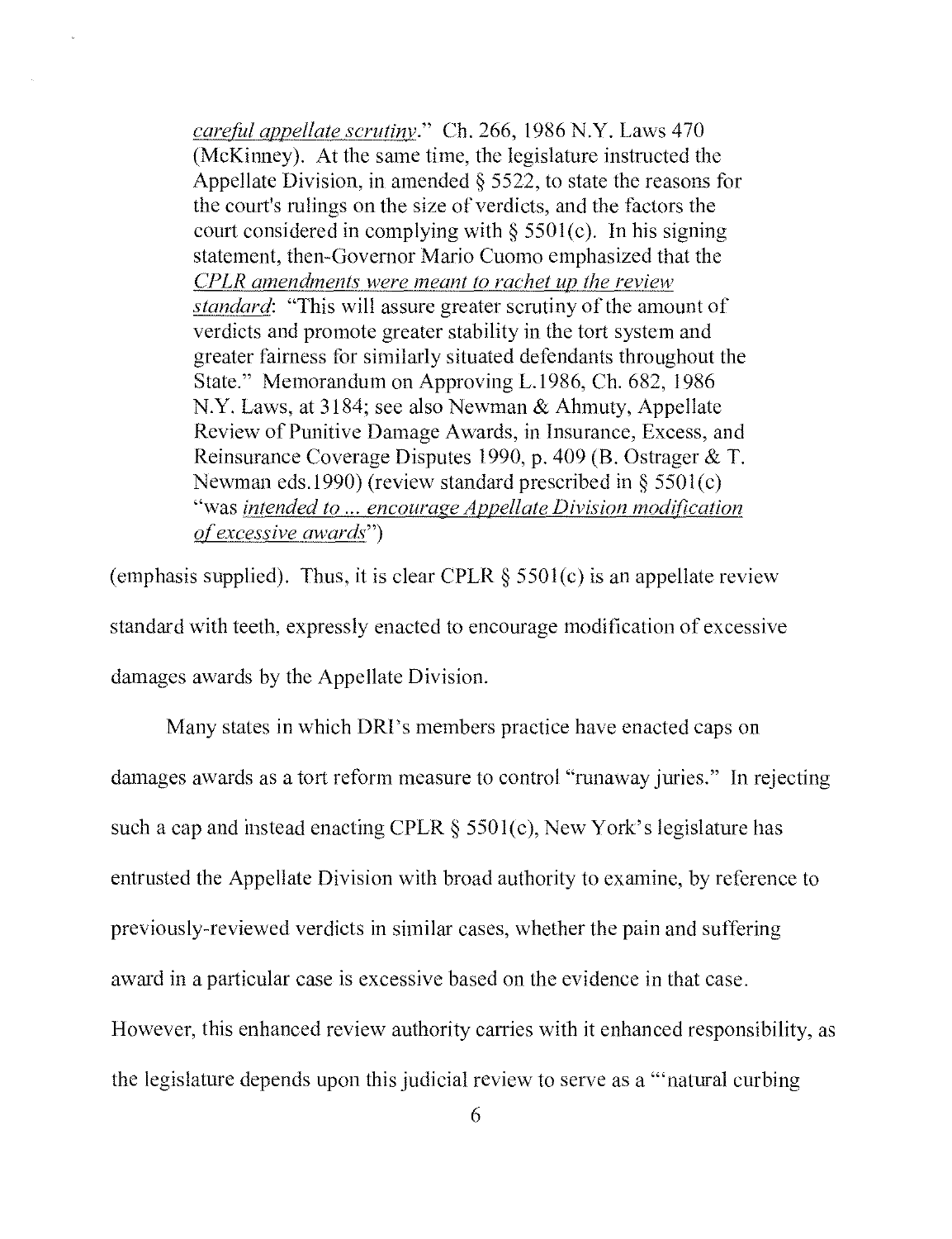force' to check the upward spiral of non-economic jury awards[.]" Donlon, 284 A.D.2d. at 15. The "material deviation" standard, "in design and operation, influences outcomes by tightening the range of tolerable awards." Gasperini, 518 U.S. at 425.

The "material deviation" standard of review has been successfully applied by the Appellate Division in countless cases over the past 27 years. As the First Department observed in Donlon, "the vast bulk of decisions have involved fractional reductions as a by-product of greater scrutiny in a legislatively mandated attempt to keep compensation reasonable and uniform." 284 A.D.2d at 18. This "greater scrutiny" involves examining the record to find evidence supporting the nature, extent, and permanency of an injury. Colson v. McCormick, 55 A.D.3d 1330, 1332; 865 N.Y.S.2d 460 (4th Dep't 2008). It also requires the reviewing court "to determine what awards have been previously approved on appellate review and decide whether the instant award falls within those boundaries." Donlon, 284 A.D.2d at 18. The First Department's failure to identify relevant factual similarities between this case and other cases involving burn victims, and weigh the sufficiency of the evidence to support the jury's award of \$16 million in pain and suffering damages, was an error of law warranting leave to appeal and a determination by this Court that the jury's award deviates materially from what would be reasonable compensation for Plaintiff's injuries. (*Id.* at 16); see *Heary*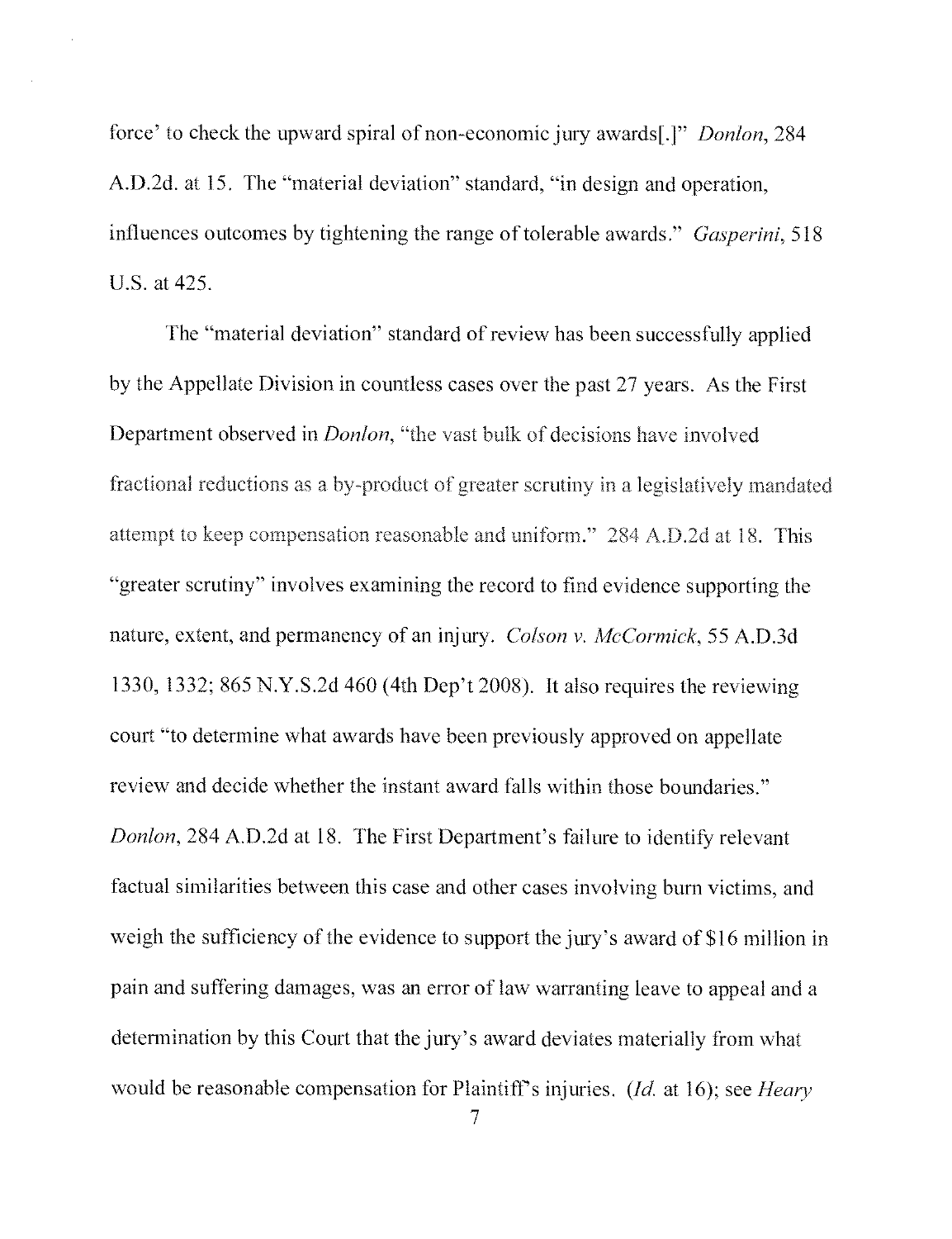Bros. Lightning Protection Co., Inc. v. Intertek Testing Services, N.A., Inc. 4 N.Y.3d 615, 618; 797 N.Y.S.2d 400 (2005) (reviewing Appellate Division decision on sufficiency of evidence to support damages award as a question of law); Irrigation & Indus. Dev. Corp. v. Indag S. A., 37 N.Y.2d 522, 525; 375 N.Y.S.2d 296 (1975) (expressing willingness to review Appellate Division's discretionary rulings where there has been an abuse of discretion as a matter of law or Appellate Division, in exercising discretion, "has failed to take into account all the various factors entitled to consideration").

Further evidence of the First Department's abdication of its statutory responsibility to review the instant verdict under CPLR § 5501(c) is found in the court's failure, under CPLR § 5522(b), to set forth the reasons for its decision and the factors it considered in complying with  $\S$  5501(c). The First Department devotes all of one sentence in its opinion to applying  $\S$  5501(c), simply listing Plaintiff's 15 surgeries, "extensive physical and occupational therapies," and "significant depression and post-traumatic stress disorder" before citing to Lei v. City University of New York, 33 A.D.3d 467, 468; 823 N.Y.S.2d 129 (1st Dep't 2006), lv. den. 8 N.Y.3d 806; 832 N.Y.S.2d 488 (2007) and Weigl v. Quincy Specialties Co., 190 Misc.2d 1; 735 N.Y.S.2d 729 (Sup. Ct. 2001), aff'd. 1 A.D.3d 132; 766 N.Y.S.2d 428 (1st Dep't 2003). The First Department offers no discernible comparison of the facts of this case and the facts in Lei and Weigl to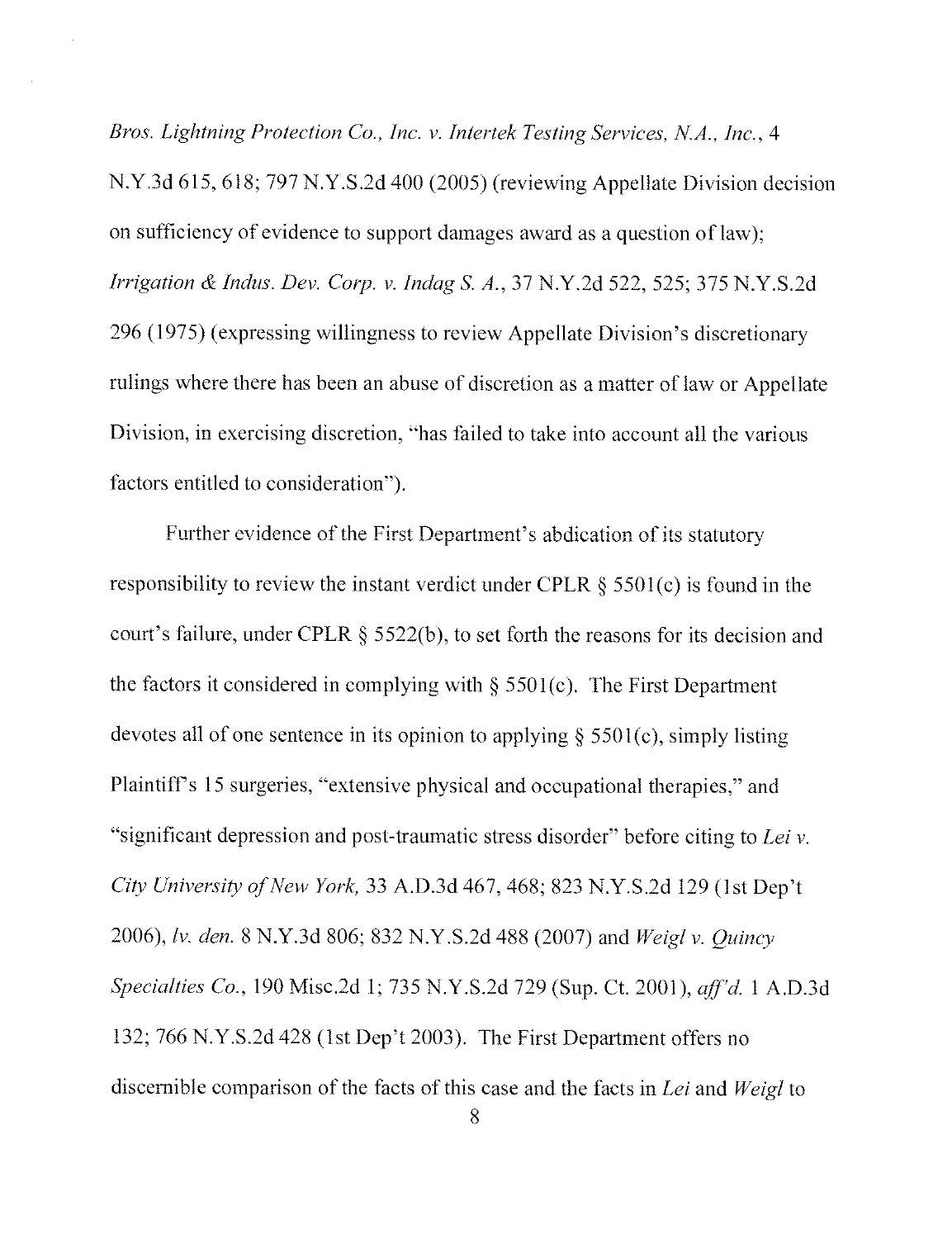justify its decision to uphold a verdict twice as large as the verdicts in those cases. A departure of this magnitude certainly warrants discussion of the legal basis supporting it; in fact,  $\S$  5522(b) requires this discussion. The First Department declined, first upon appeal and again upon Fordham Hills Owners Corporation's subsequent request for rehearing, to provide future courts and litigants with a valid legal explanation for its decision to set a new benchmark in pain and suffering awards. This Court's intervention is required to ensure faithful application of CPLR  $\S$ § 5501(c) and 5522(b) in this and future cases.

The First Department's failure to properly assess the reasonableness of the jury's \$16 million award for pain and suffering, representing a 200% increase from the next-largest such award for a burn victim, presents a question of public importance and therefore makes Fordham Hills Owners Corporation's request for leave to appeal to this Court appropriate and necessary. See 22 NYCRR 500.22(b)(4) (questions presented by a request for leave to appeal to the Court of Appeals must be "novel or of public importance, present a conflict with prior decisions of this Court, or involve a conflict among the departments of the Appellate Division").

DRI agrees with all of Fordham Hills Owners Corporation's asserted grounds for leave to appeal. But DRI focuses its brief on the need to give teeth to the standard by carefully evaluating the relevant facts in light of the statutorily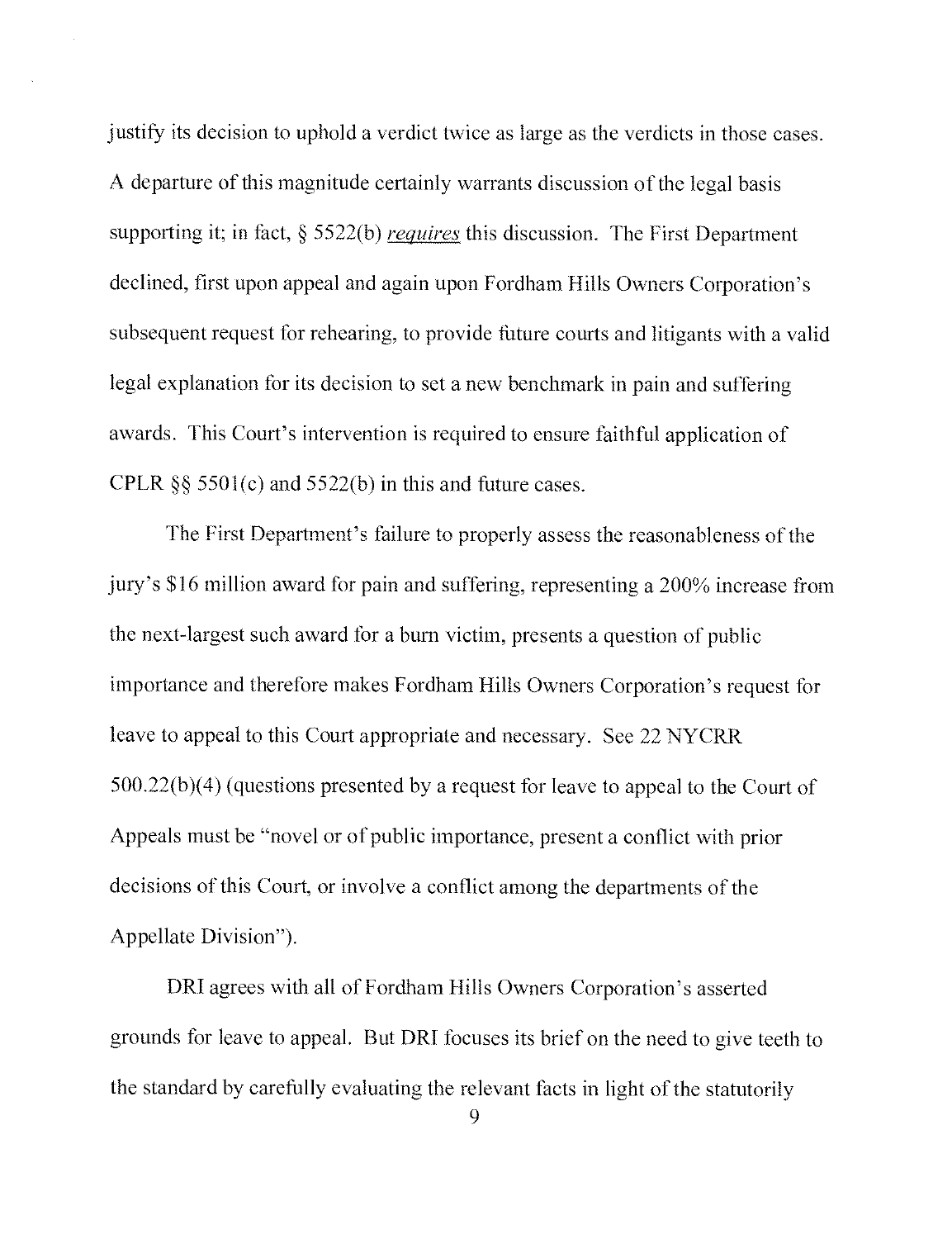required comparison. The First Department failed to adequately address the relevant facts and misapplied CPLR  $\S$  5501(c) in upholding the jury's damages awards. And it compounded this error by denying relief based on the trial court's failure to give a missing witness instruction. If the First Department's decision is allowed to stand as precedent, plaintiffs' lawyers across the state will use it to further the very "upward spiral" of damages awards that CPLR  $\S$  5501(c) was intended to prevent.

### B. Comparison of Plaintiff's pain and suffering to that of the Lei and Weigl plaintiffs does not justify a verdict over twice as large as in those cases.

While the First Department cited Lei and Weigl as comparison cases in its opinion, a review of the evidence in those cases compels the conclusion that the jury's \$16 million award for Plaintiff's pain and suffering in this case lies far outside of the boundaries of similar verdicts sustained on appeal. Far from the intended purpose of "tightening the range" of pain and suffering awards for similarly-situated plaintiffs, the instant award of \$16 million for Plaintiff's pain and suffering extends the range of "reasonable compensation" to an amount twice as much as the next-highest award.

In Lei, the First Department affirmed a \$5 million pain and suffering award as reasonable compensation. The 23-year-old plaintiff sustained serious burn injuries while using an oxyacetylene torch at a college metal laboratory. The Lei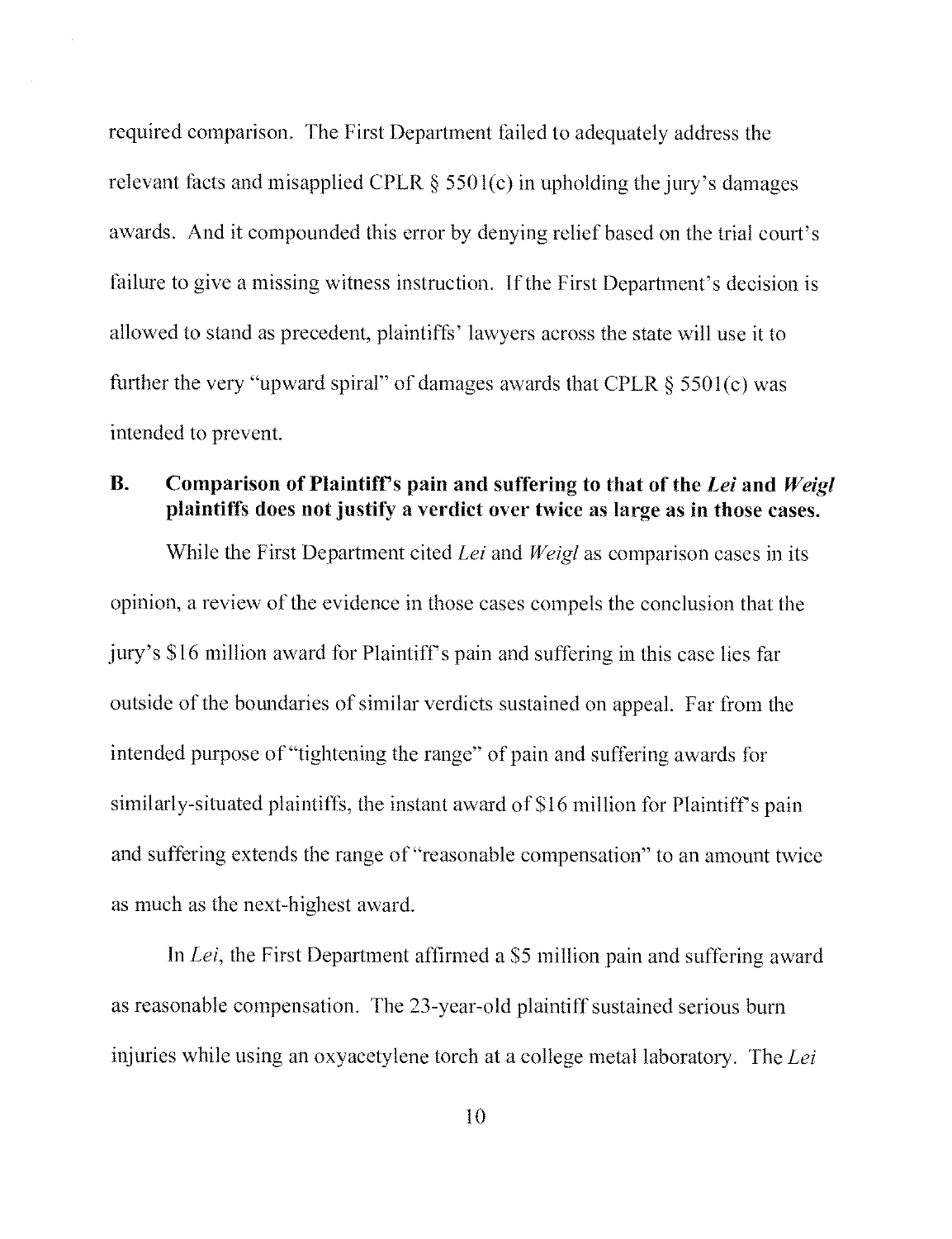Court rejected the defendant's argument that "the damages awarded for past and future pain and suffering deviate materially from what is reasonable compensation" where "the evidence showed that, as a result of the accident, [the plaintiff]  $\Box$  endured seven operations and numerous painful treatments, required extensive physical therapy, and sustained permanent significant scarring to his upper torso, neck, lower jaw and left hand, which is gnarled and has diminished grip strength." (*Id.* at 468). Additionally, "[the plaintiff's] damaged skin itche[d] persistently; heat, cold and humidity [made] him uncomfortable; and he [] developed serious psychological problems, many of them permanent, including elements of post-traumatic stress disorder and severe depression." (Id.). The plaintiff had been committed as suicidal and his treating psychiatrist testified at trial that he was taking multiple prescription anti-depressant, anti-psychotic, and anti-anxiety medications to manage his psychological problems.

In Weigl, the 24-year-old plaintiff's \$19.4 million pain and suffering award was remitted to S8 million. The plaintiff was injured when her laboratory coat caught on fire when a substance that she was mixing in a blender ignited. As a result of the accident, she was hospitalized for about one month, where she

These are the same debridement treatments misdescribed by the First Department here as "surgeries." See footnote 2, *infra*.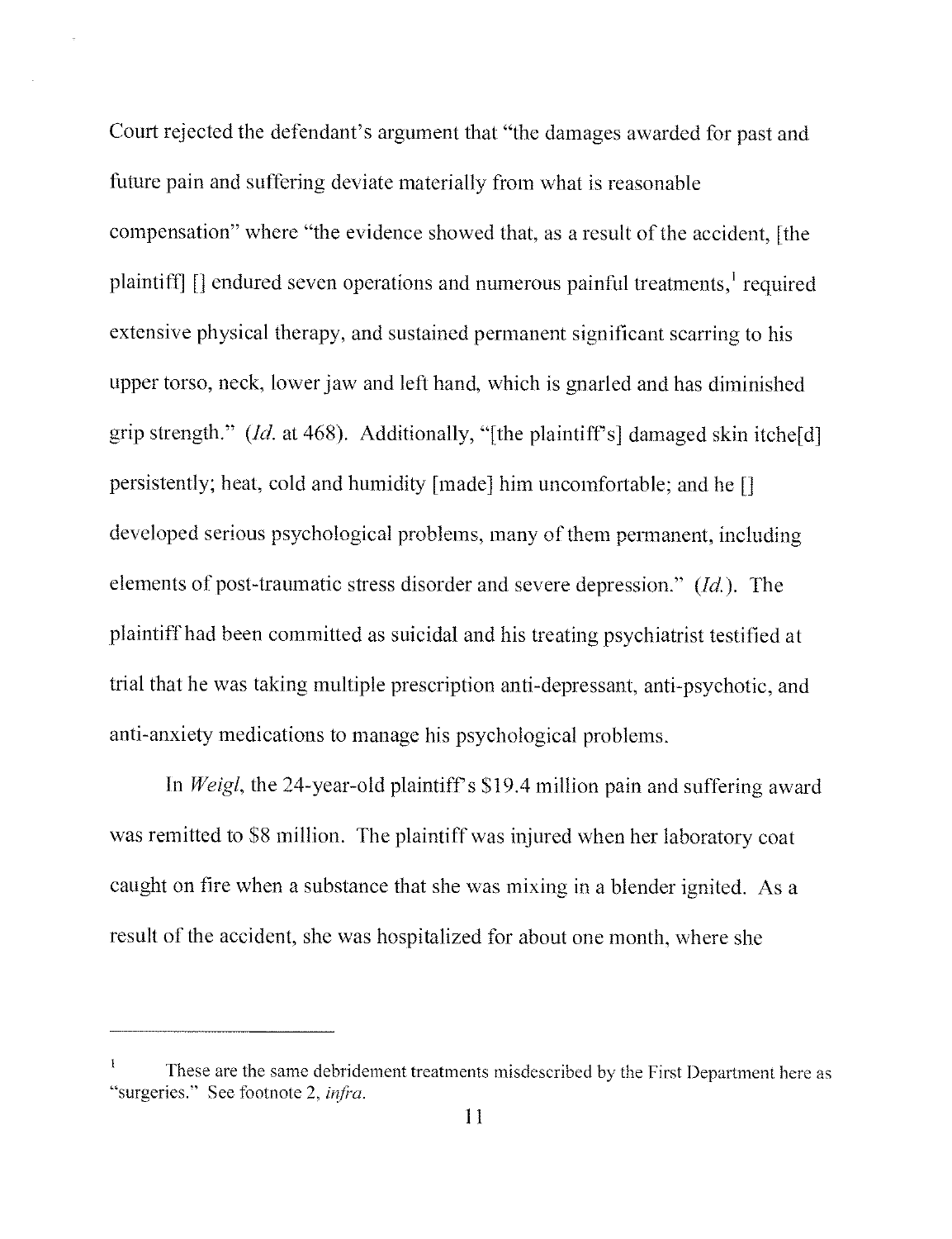underwent "excruciating debridements"<sup>2</sup> and two skin graft surgeries, with scars from her burns and skin grafts covering her entire torso except for her stomach. About four years after the accident, the plaintiff had a third surgery to remove a thick scar across her breast that was causing pain, burning, and itching. The surgery failed to relieve her symptoms and no further treatment was available. Although the plaintiff returned to work, and functioned well with strong support of her family, she suffered from PTSD and had severe psychological problems that required long term treatments. Additionally, the plaintiff continued to endure physical pain and psychological problems. (Id. at 7-8). In considering the facts of the case, and in comparing the amounts awarded in every prior burn victim appeal in New York to date, the trial court concluded that the S19.4 million pain and suffering award materially deviated from reasonable compensation, and had to be reduced "in the interest of fairness and evenhandedness." (Id. at 9).

In its opinion, the First Department specifically mentioned Plaintiff's 15 surgeries, "extensive physical and occupational therapies," and significant depression and PTSD as comparable with the pain and suffering endured by the plaintiffs in Lei and Weigl. Peat v. Fordham Hill Owners Corp., 110 A.D.3d 643,

These painful procedures are part and parcel of every burn victim's initial treatment, and as such should not have been quantified by the First Department as distinct "surgeries." See Fordham Hills Owners Corporation's Reply Brief on Appeal filed in Appellate Division, pp. 26- 28.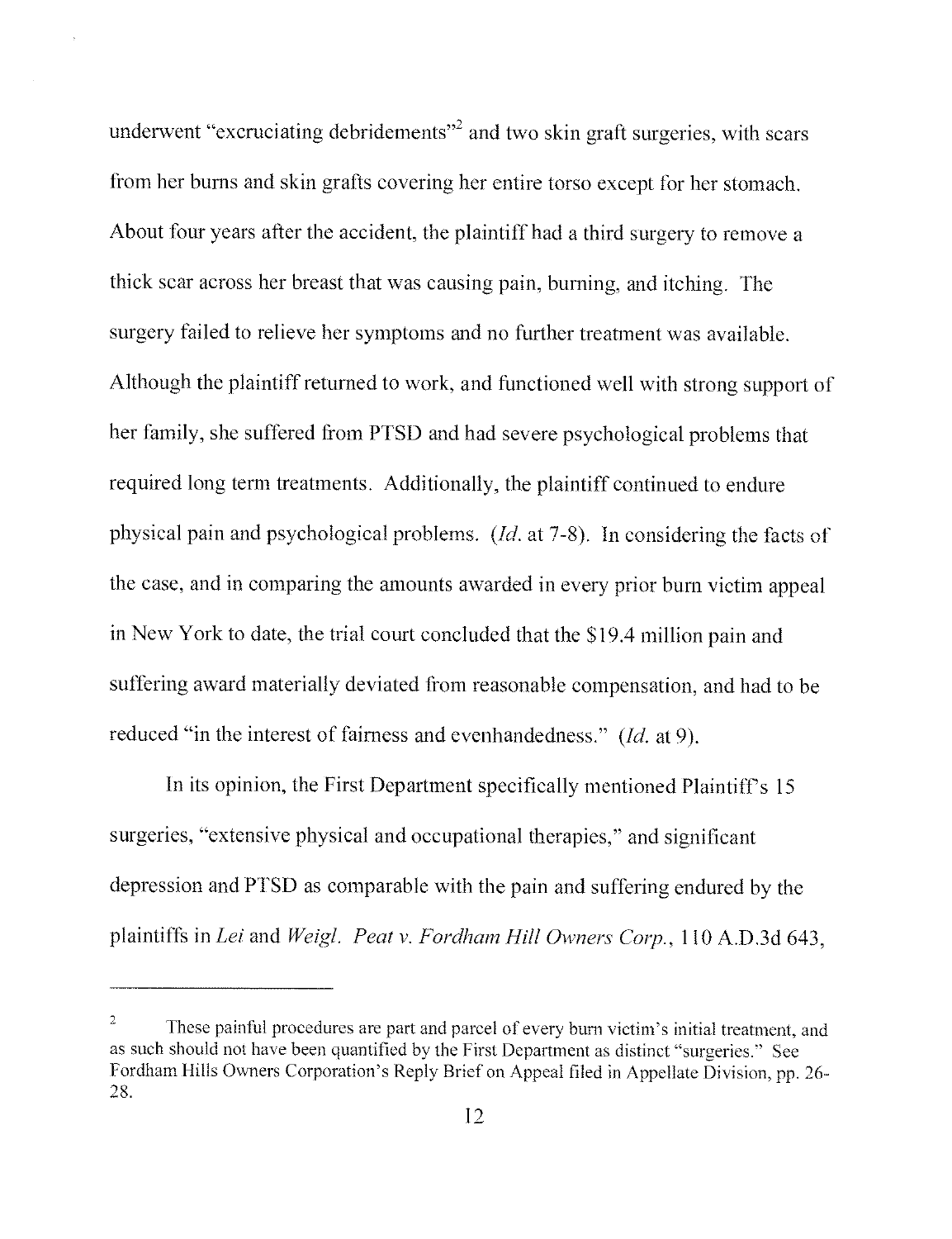645; 974 N.Y.S.2d 61 (1st Dep't 2013). However, upon closer inspection of the evidence in all three cases, the injuries proven by Plaintiff at trial pale in comparison to those suffered by Mr. Lei and Ms. Weigl, and in any event were by no means twice as severe:

- o 99% of Plaintiffs treatment, as evidenced by his medical expenses, occurred in the 14 months following his accident (A-2944-A-3127, A-3639-A-3645) (the other l% of medical expenses was attributable to his litigation psychiatrist's expert invoices);
- o Five out of Plaintiff's nine total skin grafts involved placement of artificial skin, unlike Ms. Weigl and Mr. Lei, whose skin grafts exclusively involved skin harvested from their own bodies, which doubled their respective BSA scarring beyond just the area which was burned (A-979-A-2943) (see Fordham Hills Owners Corporation's Reply Brief on Appeal filed in Appellate Division, pp. 26-28);
- o In the six years immediately preceding trial, Plaintiff had been managing his pain with Advil, using lotion to treat his skin, maintaining a home exercise program, and only took antidepressants during the brief period he treated with his litigation psychiatrist (A-173, A-176, A-182, A-183, A-637, A-765);
- o Plaintiff admitted he is not presently treating with any doctor, psychologist, dermatologist or therapist, and has not done so in the past six years except for bimonthly check-ups with his "regular doctor," and has not received any recommendation for future surgeries or treatment (A-176, A-181);
- o While Plaintiff cannot carry heavy loads or work for prolonged periods of time, cannot fully extend his right arm, and has a club left pinky finger, his condition has improved considerably since his accident, and he can take care of himself and his personal hygiene with some difficulty  $(A-173, A-215)$ .

A review of the evidence in this case suggests Plaintiffs only significant

long-term injury is his mental injury due to depression and PTSD. However, even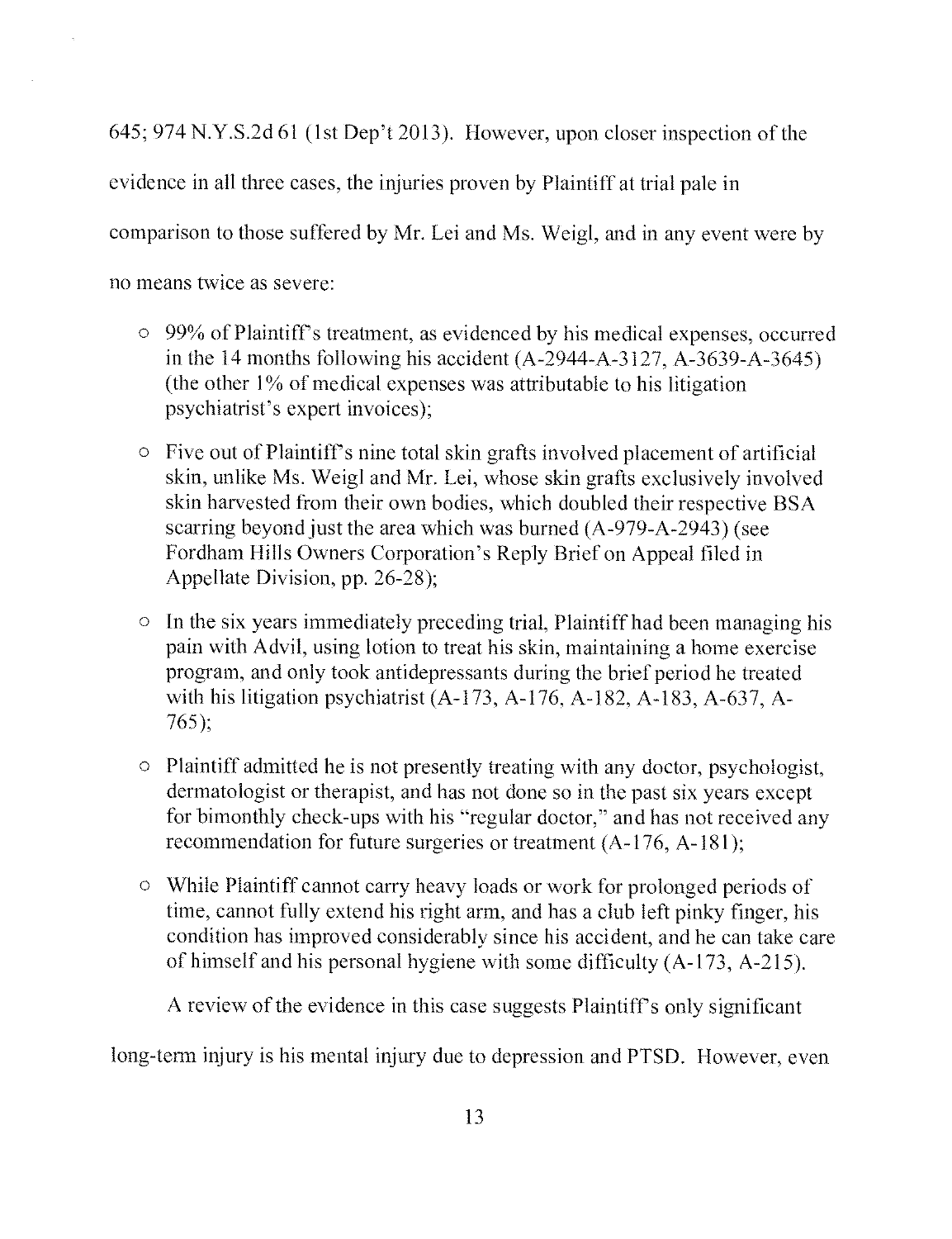the inherently nebulous nature of mental suffering cannot justify the jury's \$16 million pain and suffering award, when compared to other Lei, Weigl, and other cases in which burn victims suffering significant mental distress have received much lower awards:

- o Gallo v. Supermarkets General Corp., 112 A.D.2d 345, 346; 491 N.Y.S.2d 796 (2d Dep't 1985): \$1.4 million pain and suffering award affirmed where the plaintiff, who suffered extensive third-degree burns over much of his body after hot tar was poured onto him at work, had become a "virtual" recluse" with severe psychological and mental problems, requiring 10 years of regular psychotherapy and continued contacts thereafter on an irregular basis.
- o Neissel v. Rensselaer Polytechnic Institute, 54 A.D.3d 446, 453; 863 N.Y.S.2d 128 (3d Dep't 2008): \$3 million future pain and suffering award affirmed where the plaintiff, who sustained third, fourth and fifth degree burns, had his treating psychologist testify regarding plaintiff's PTSD. flashbacks, nightmares, social isolation and panic attacks.
- o Moskowitz v. Massachusetts Inst. of Tech., 100 A.D.2d 810; 474 N.Y.S.2d 742 (1st Dep't 1984): undifferentiated \$10.3 million award reduced to \$5 million where the plaintiff suffered "unspeakable" damage requiring. 100 skin grafts and 500 future surgeries after being doused with a liter of sulphuric  $\arctan^3$
- o Whitfield v. City of New York, 239 A.D.2d 492; 657 N.Y.S.2d 757 (2d Dep't 1997): \$8 million pain and suffering award reduced to \$4 million where the plaintiff suffered third degree burns, severe facial disfigurement and PTSD, causing him to become suicidal.4

See Fordham Hills Owners Corporation's Reply Brief on Appeal filed in Appellate Division, pp 22-24.

<sup>4</sup> See Fordham Hills Owners Corporation's Reply Brief on Appeal tiled in Appellate Division, pp 22-24.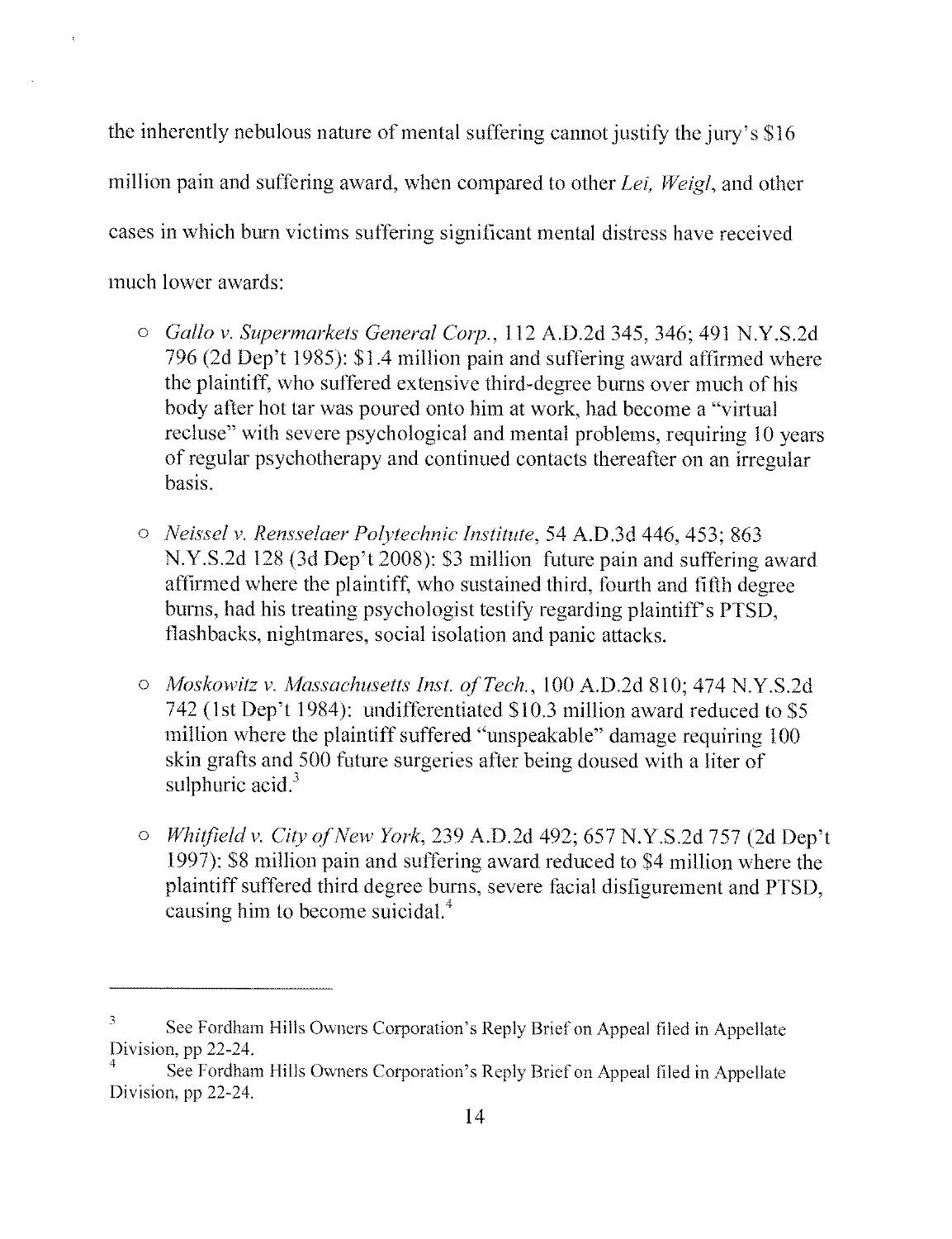Comparison of Plaintiff to these plaintiffs does not support the First Department's finding that a 816 million award for pain and suffering is within the boundaries of previous awards approved by appellate review. Review by this Court is necessary to ensure the application of proper scrutiny to the jury's award, as required by CPLR  $\S$ § 5501(c) and 5522(b).

## C. Denying leave to appeal of the \$16 million award for Plaintiffs pain and suffering would cause an upward spiral in jury verdicts, both for less severely and more severely injured plaintiffs.

As an organization of defense lawyers, DR1 and its members are especially attuned to decisions which threaten to obliterate any reasonable comparison between jury awards of damages by raising the "benchmark" for such awards beyond a reasonable level. Precisely because damages are so difficult to quantify, an intelligible legal standard to provide uniformity and fairness for these awards is necessary. As previously stated, because New York lacks a statutory cap on damages, appellate review of jury verdicts under CPLR § 5501(c) functions to "tighten the range of tolerable awards" as a "natural curbing force" to check the upward spiral of jury awards. *Donlon*, 284 A.D.2d at 15. Otherwise, defendants and the legal system at large would be subjected to wildly unpredictable valuations of human pain and suffering, with the potential for abuse of the legal system by an unduly sympathetic jury.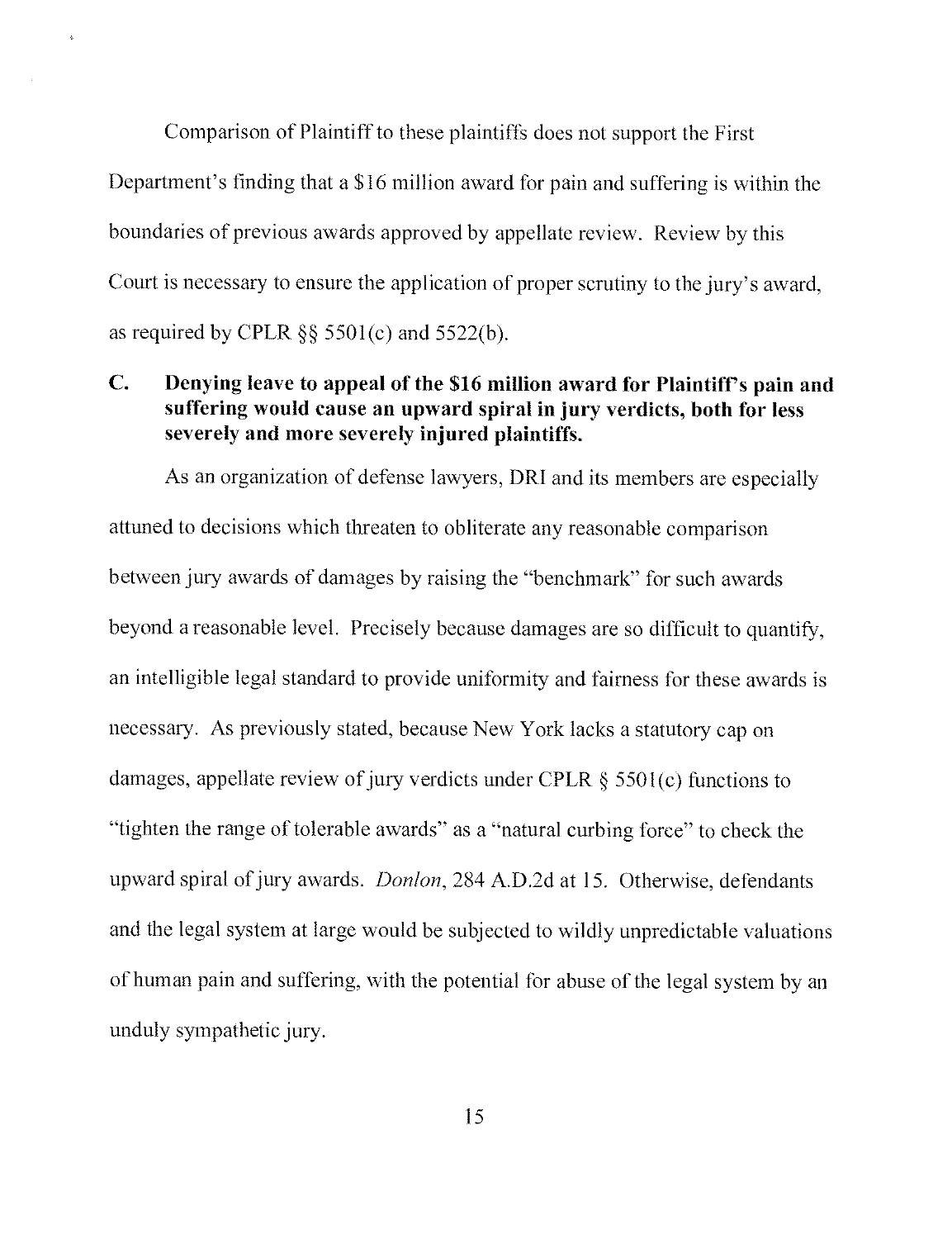In a review scheme dependent upon comparisons between the facts of similar cases, it can be assumed that the case in which the highest damages are awarded must feature the most severely injured plaintiff suffering those types of injuries. If this Court allows the \$16 million award to Plaintiff to stand, then this case will establish the highest award to any burn victim—\$8 million higher than Weigl, the next-highest case. Incredibly, the jury's verdict is also the highest award to any victim under CPLR § 5501--S4 million higher than the Fourth Department's \$12 million remitted award to a 24-year-old quadriplegic. Barnhard v, Cyber Intern., Inc., 89 A.D.3d 1554, 1557; 933 N.Y.S.2d 794 (4th Dep't 2011).

If this Court fails to reexamine the First Department's decision, then Plaintiff—a 36-year-old man who received less than two years of treatment for his injuries, takes no antidepressant medications, and can functionally care for himself—will be viewed as New York's worst-ever injured plaintiff, with his \$16 million pain and suffering award serving as a new benchmark. Plaintiff attorneys with clients injured more severely than Plaintiff will demand, under CPLR  $\delta$ 5501(c)'s standard of verdict comparison, pain and suffering awards of \$20 million or more. Plaintiff attorneys with clients injured equally or less severely than Plaintiff will also point to his \$16 million award and argue that their clients' pain and suffering merits at least \$10 million, even if their clients were not receiving treatment and could care for themselves. This is precisely the "upward spiral" of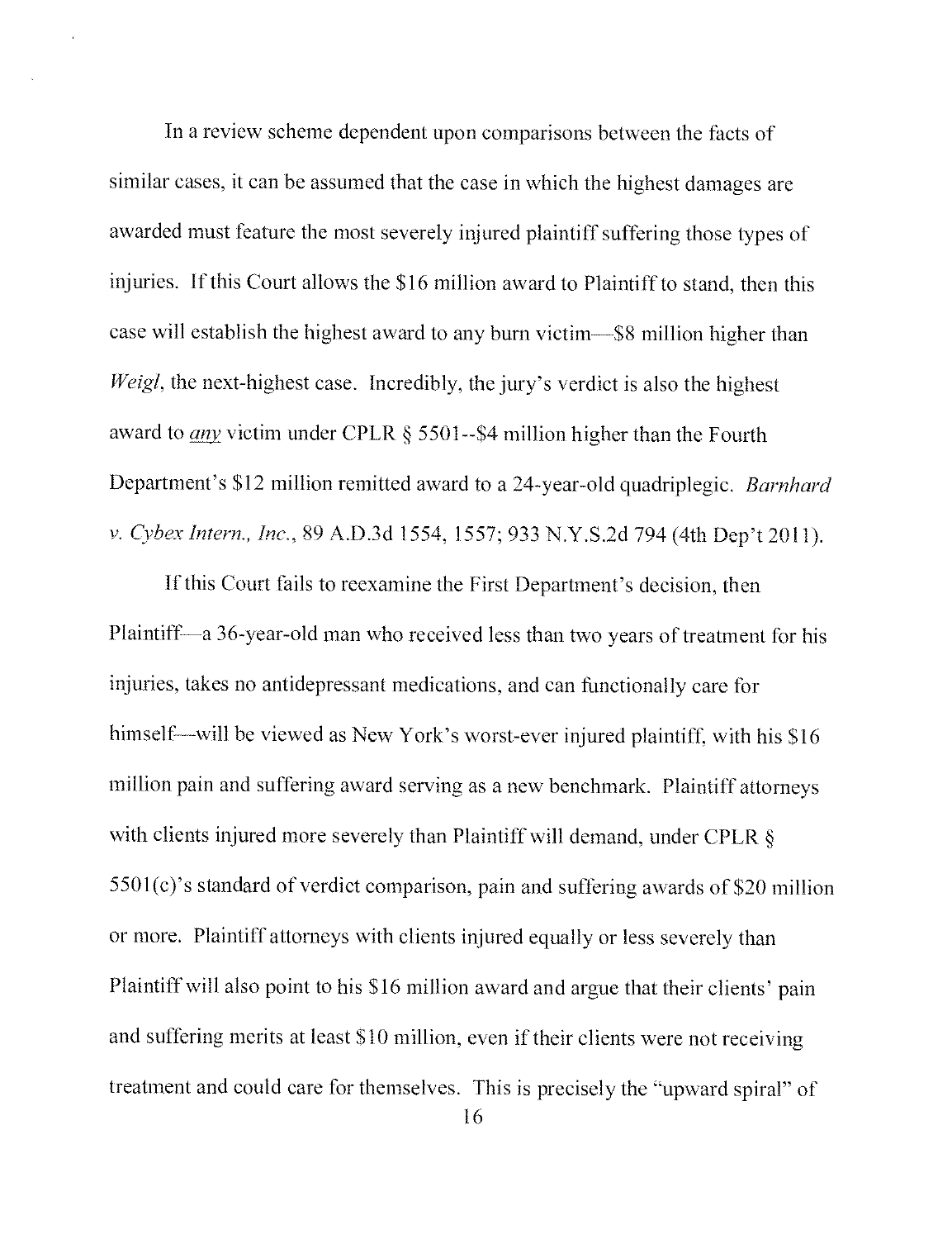damages awards that CPLR  $\S$  5501(c) was intended to prevent. The "material deviation" standard enacted by the legislature cannot function as intended if this Court is willing to allow the First Department to double the highest-ever award of damages for a plaintiff whose injuries do not remotely justify a verdict twice as high as the next comparable plaintiff. Review by this Court is sorely needed in this case because in response to the legislature's directive to apply greater scrutiny and "rachet up" the review standard for damages, the First Department has instead rubber-stamped the jury's award and left future courts and defense attorneys with the impossible task of keeping pain and suffering verdicts within a reasonable range of compensation.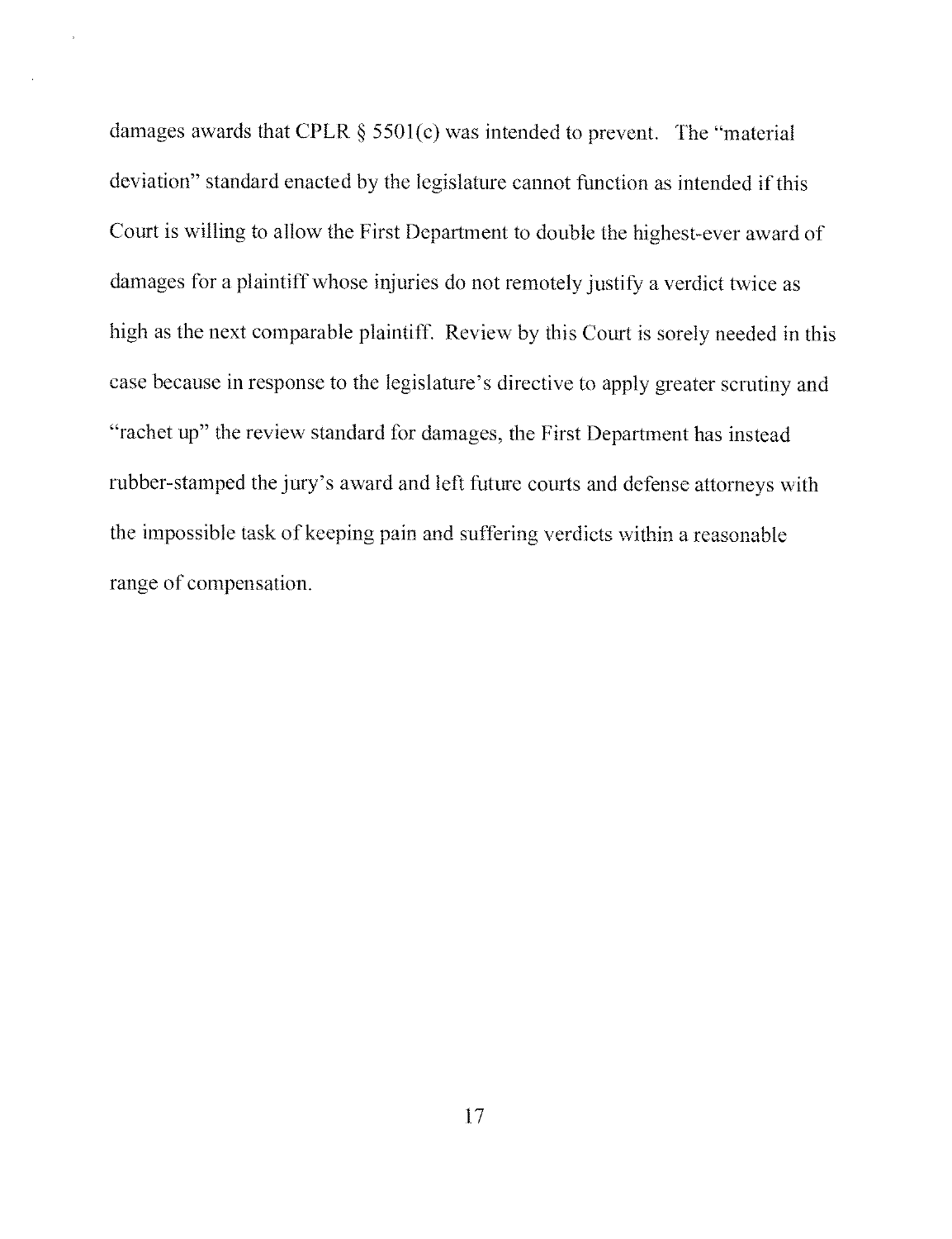#### ARGUMENT II

Review Of The First Department's Failure To Grant A New Trial For The Trial Court's Refusal To Give A Missing Witness Charge Is Necessary To Prevent Future Plaintiffs From Merely Retaining A Hired Expert Just Before Trial In Lieu Of Presenting Testimony From A Plaintiff's Current And Former Treating Physicians.

## A. A missing witness charge was appropriate because the testimony of Plaintiff's treating physicians would not have been cumulative of the testimony of Plaintiff's hired experts.

DR1 agrees with Fordham Hills Owners Corporation that the First

Department seriously misapprehended the law and facts in its review of the trial court's refusal to grant a missing witness charge regarding plaintiff counsel's failure to call Plaintiff's treating physicians. Fordham Hills Owners Corporation requested a missing witness charge because Plaintiff did not call any of his treating physicians, instead electing to present his proofs through medical records from the 18 months immediately following his injury, and the testimony and written opinions of retained experts Drs. Hausknect, Ladopoulos and Goldstein, all of whom had seen Plaintiff shortly before trial upon referral from plaintiff counsel. Plaintiff called neither Dr. Macenat, his current primary care physician, nor Dr. Winston, his treating surgeon following the accident, as witnesses. Nor did Plaintiff call any of the numerous treating physicians, physiatrists, physical therapists or occupational therapists referred to throughout his medical records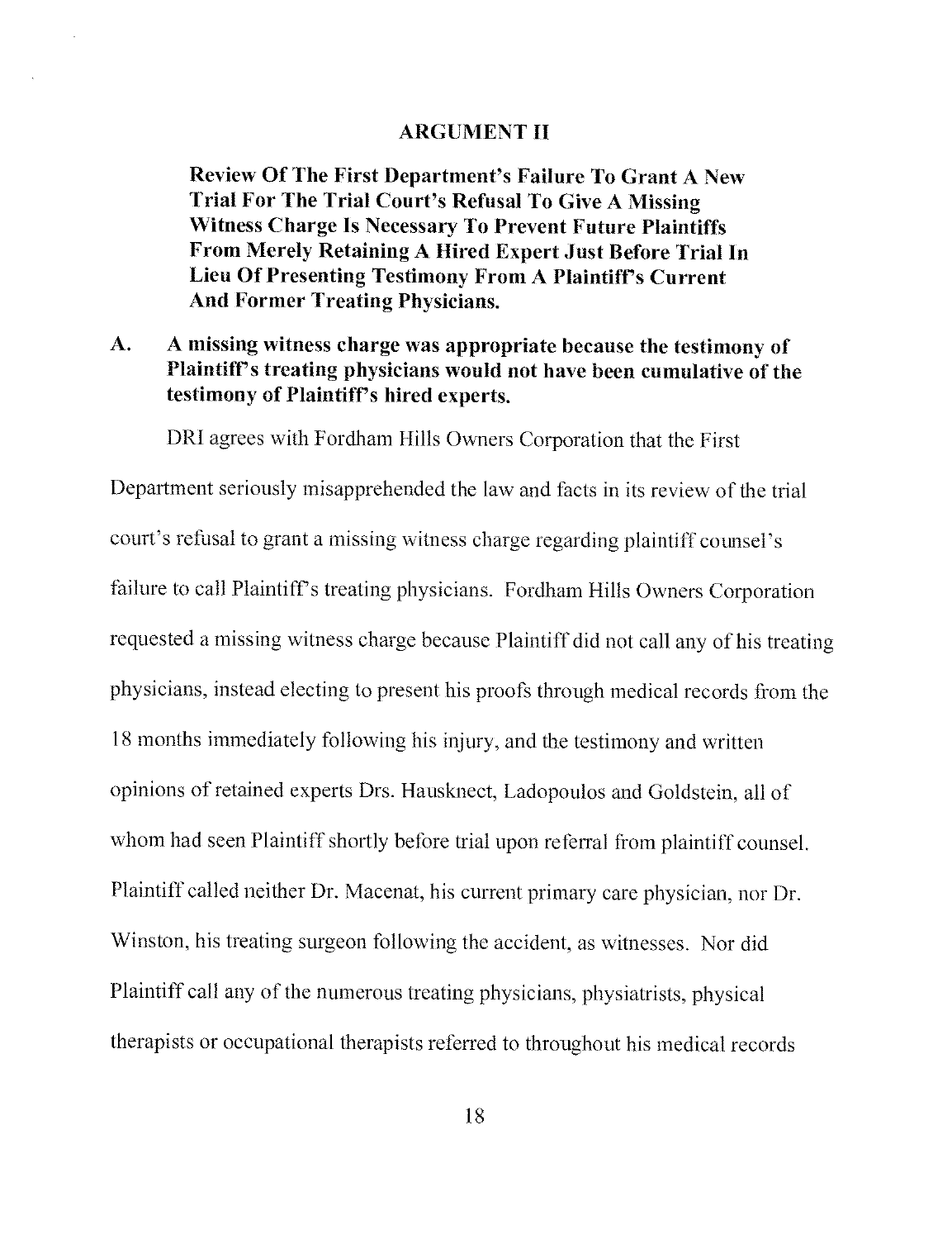from July 2003 through December 2004, or any of his unnamed treating doctors since.

The "missing witness" charge, a common feature in courts across the country, "derives from the commonsense notion that the nonproduction of evidence that would naturally have been produced by an honest and therefore fearless claim ant permits the inference that its tenor is unfavorable to the party's cause." Adam K. v. Iverson, 110 A.D.3d 168, 176; 970 N.Y.S.2d 297 (2d Dep't 2013). In New York, "it is well settled that a missing witness charge is warranted for the failure to call a treating physician as a witness at trial, unless the party opposing the inference shows that the witness is either unavailable, not under his control, or that the witnesses' testimony would be cumulative." Dayanim v. Unis, 171 A.D.2d 579, 580; 567 N.Y.S.2d 673 (1st Dep't 1991). In Adam K., the Second Department upheld a missing witness instruction given in response to a mental institution's decision to call an expert psychiatrist who had interviewed the patient once and reviewed his medical records, instead of the patient's treating psychiatrist who had treated the patient continuously over a period of months. "[I]t goes without saying that the treating psychiatrist, as opposed to the reviewing doctors, possesses the greatest knowledge about the patient and 'information on a material issue' raised in the proceeding." (Id. at 180).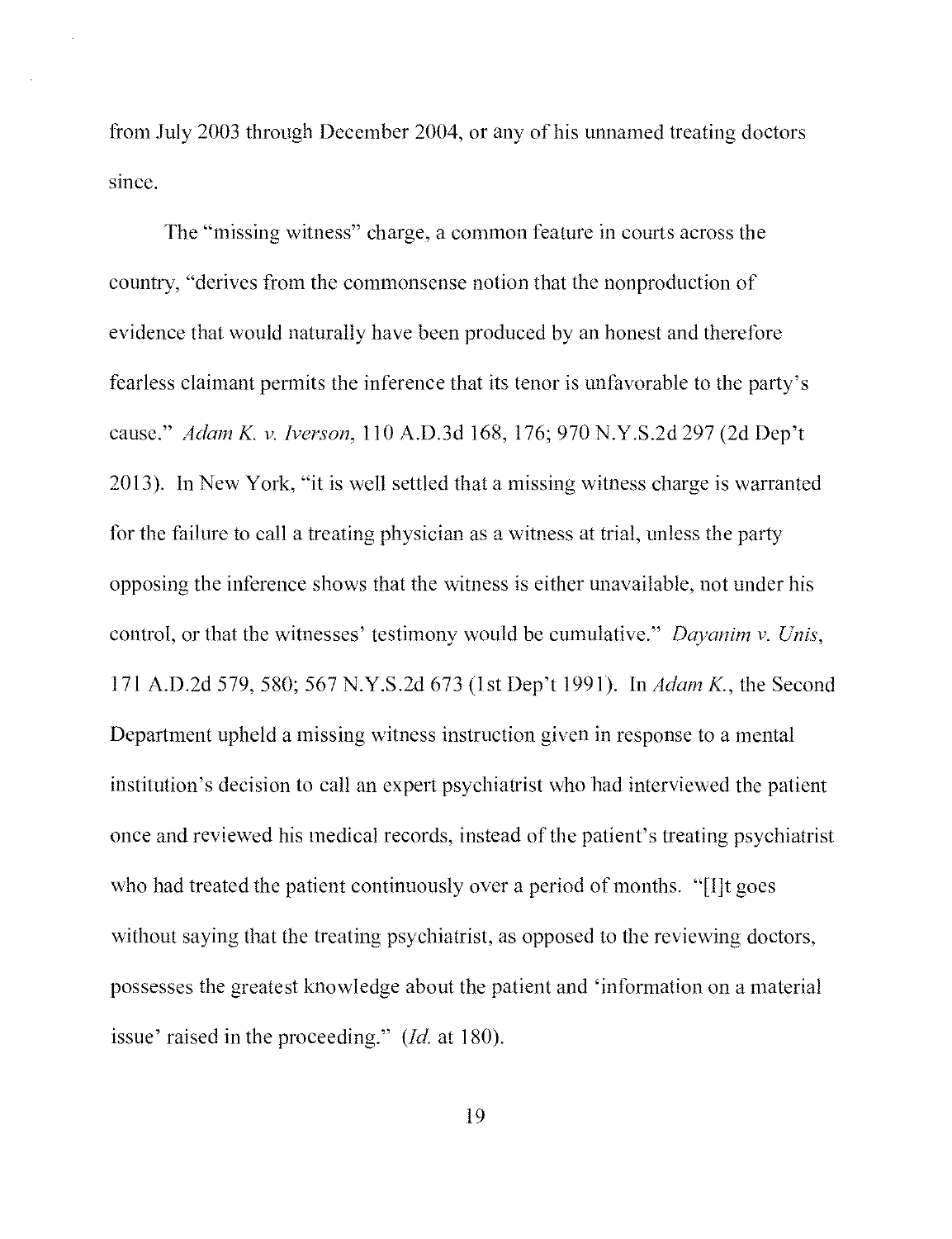Here, the First Department erroneously ruled that the testimony of Plaintiff's treating physicians would have been cumulative of the testimony of life care planner Dr. Carti, which was based on medical records from only the first 18 months following Plaintiff's accident. *Peat*, 110 A.D.3d at 644-645. It is grossly inaccurate (and a misapprehension of law) to state that Plaintiff's paid expert's review and discussion of medical treatment records limited to 2003-2004 would render the testimony of Plaintiff's treating doctors from 2003-2011 "cumulative." In *Adam K.*, 110 A.D.3d at 182, the Second Department ruled that "[t]he quantity and quality of the information possessed by [the expert, who saw the patient once and reviewed his records] and [the treating psychiatrist] were vastly different and cannot be considered equivalent." The testimony of Plaintiff's hired experts, based on six-to-eight-year-old medical records and their evaluations of Plaintiff for the purposes of this litigation, would not have been cumulative of the testimony of Plaintiff's primary care physician Dr Macenat, who had seen Plaintiff every two to three months as his treating physician in the six years leading up to trial—a period of time not covered by any medical records offered into evidence. The defense was entitled to a missing witness charge where Plaintiff inexplicably failed to call any of his treating physicians to substantiate the \$35 million in damages he sought.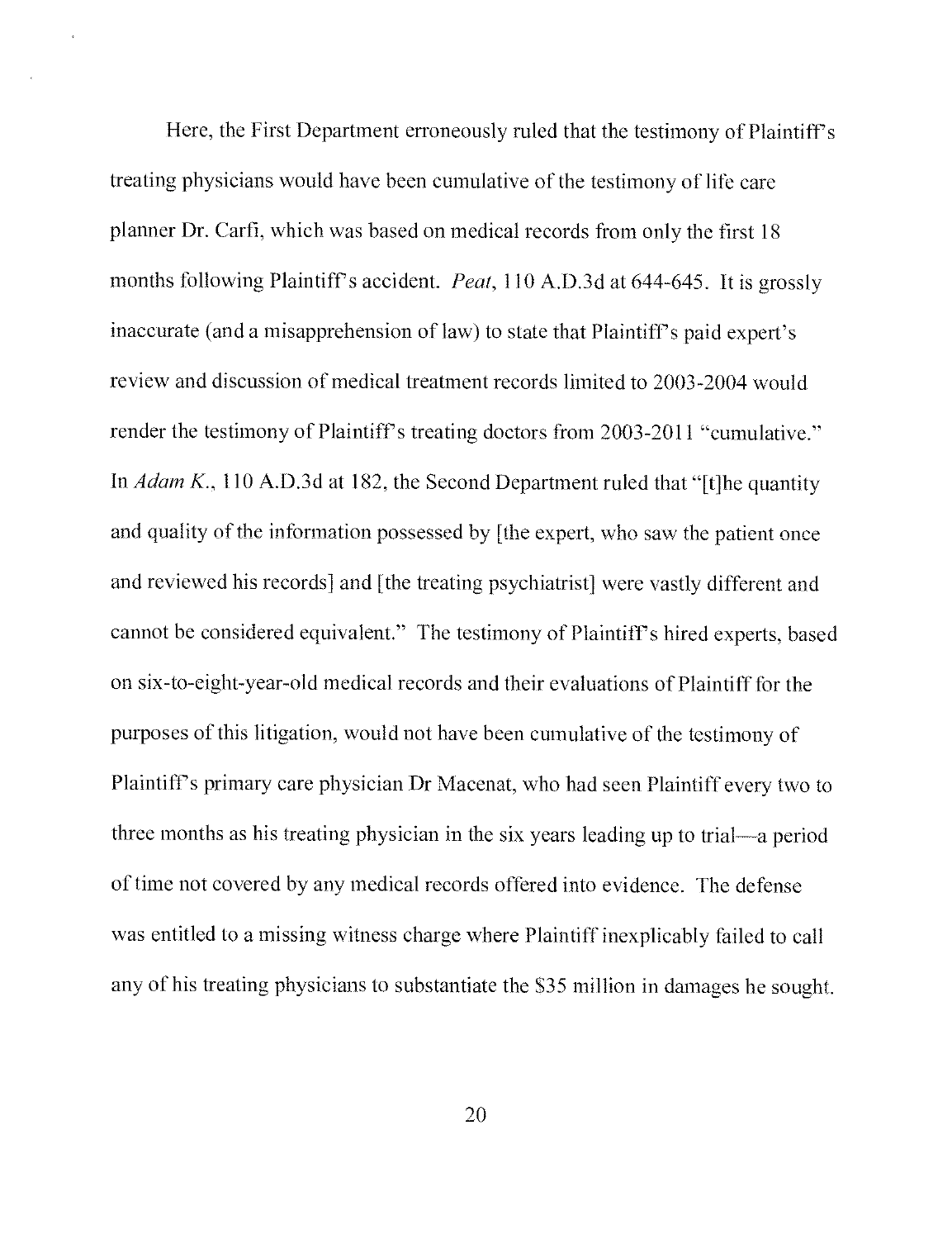## B. The First Department's ruling encourages plaintiffs to inflate damages awards through speculative expert testimony rather than testimony from current treating physicians regarding a plaintiffs actual medical needs.

The First Department's ruling provides a perverse incentive for plaintiff counsel to pad damages testimony by offering medical records and testimony solely through paid experts rather than a plaintiff's disinterested treating physician. The missing witness charge reflects the law's sensible assumption that a plaintiff who is unwilling to offer damages testimony through the physicians who have been treating him must be asking for higher damages than the evidence will support, and is unwilling to provide the jury with the best evidence of his actual damages. The jury here was entitled to make such an inference based on Plaintiff's failure to call his treating physicians, and the trial court's denial of the missing witness charge was reversible error warranting a new trial.

Plaintiffs life care planner, Dr. Carfi, provides a perfect example of the inherent danger in allowing a hired expert, unbridled by the truth of what a plaintiffs disinterested treating physicians testifies the plaintiff actually needs and has been receiving, to tell the jury the plaintiff needs every possible medical expense imaginable without allowing a contrary inference based on the plaintiff's failure to call any of his treating physicians. Dr. Carfi is a physiatrist who "very rarely" sees burn patients (A-641). Not one to let his lack of personal experience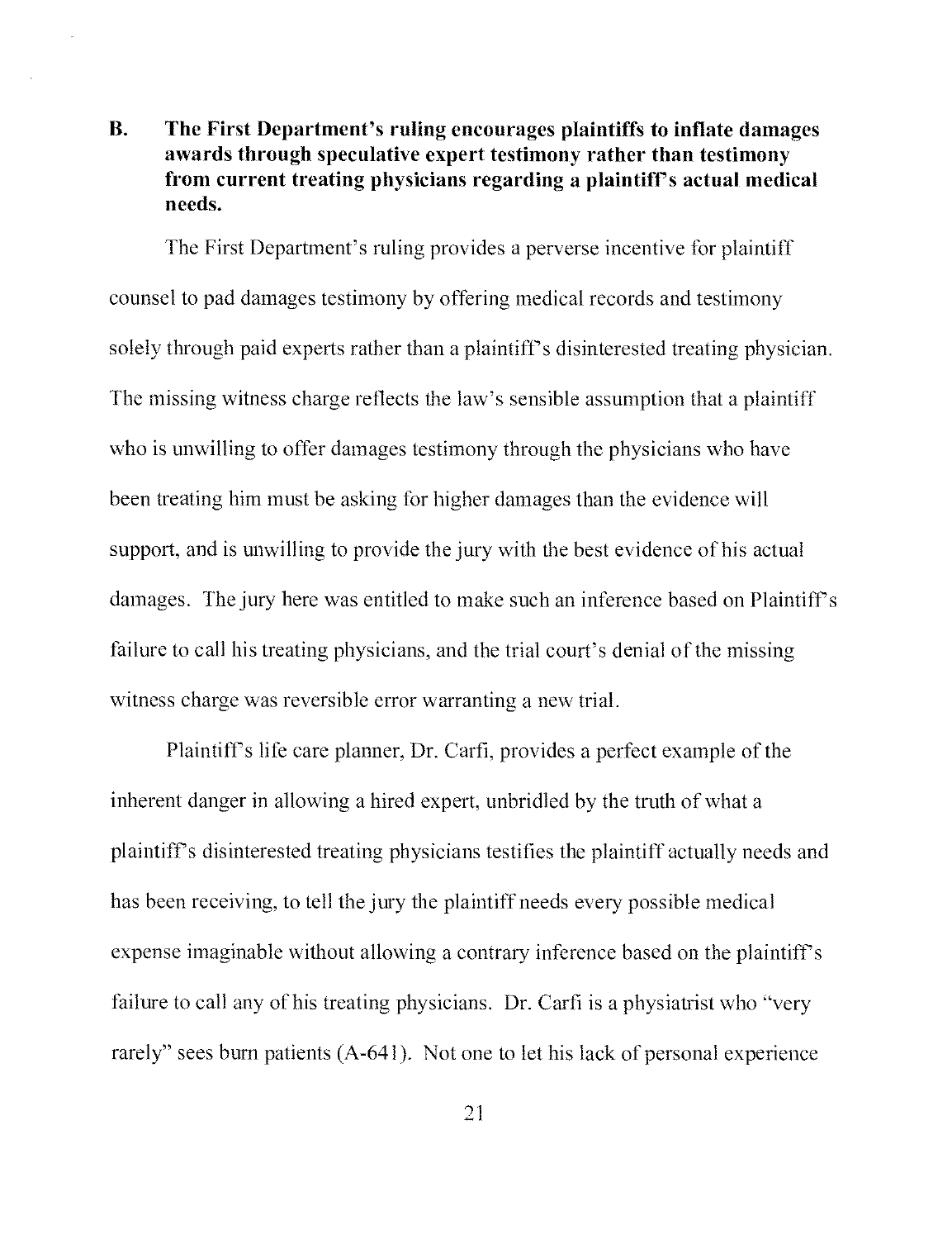interfere with an opportunity to serve as an expert life care planner (he creates 100 such plans each year, A-638), Dr. Carfi wrote a life care plan for Plaintiff which included regular treatment by physicians, dermatologists, orthopedists, physiatrists, psychologists, and physical and occupational therapists (A-4558-A-4566). At trial, Dr. Carfi admitted that neither he nor hired plastic surgeon Dr. Goldstein knew if Plaintiff had seen any rehabilitation specialists, and was unaware of any therapies or home exercise programs currently being done by Plaintiff (A-534, A-632-A-635). He took Plaintiffs word on the need for high blood pressure medications and Zoloft, despite Plaintiff not being diagnosed with high blood pressure, not taking any antidepressants, and taking only Advil as necessary to treat his pain (A-633-A-636, A-765). He recommended weekly visits with a psychologist, absent testimony by Dr. Ladopoulos that weekly visits were necessary for a patient who had stopped going to therapy on even a monthly basis (A-692). He listed a S20,000 elbow surgery as a future medical expense while admitting that no doctor had recommended any future surgeries  $(A-182, A-634-A-635)$ . Dr. Carfi also listed a scooter, urinal and hospital bed as necessary future medical expenses despite Plaintiff's lack of any ambulatory, sleep or continence problems (A-640-A-643). He prescribed daily household help from a home health aide, although Plaintiff could admittedly care for himself, and recommended increasing this aid as Plaintiff grew older (A-215, A-624, A-626-A-627).

22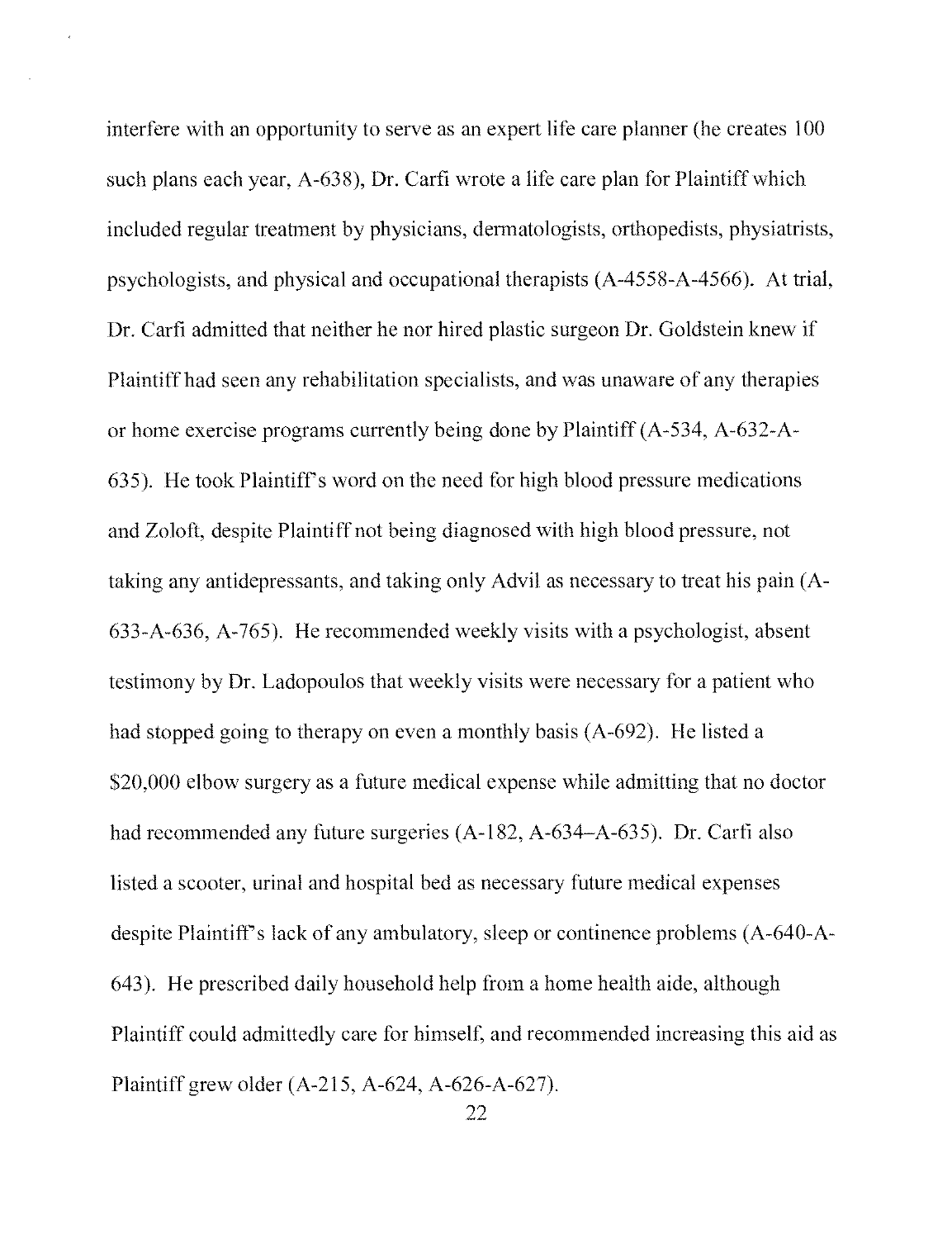Missing from Dr. Carfi's extensive compilation of all the possible wants and needs of a burn victim is evidence from Plaintiff's current treating health care professionals that some, if not all, of these items are actually medically necessary for Plaintiff. Not only was Dr. Carfi permitted to speculate as to the necessity of certain items, but the jury was deprived of a valid inference that could have changed its decision to award the full amount of the requested future medical expenses. Plaintiff counsel have every reason to see the First Department's opinion as an opportunity to use hired experts like Dr. Carfi to secure multi-million dollar awards of future medical expenses without any foundation for those expenses in the plaintiff's current treatment or prognosis. Such a practice would inevitably escalate jury awards to the detriment of New York's legal system and liability insurance landscape. DRI urges this Court to grant leave to review and correct the legal and factual misapprehensions made by the First Department in ruling that a missing witness charge was not appropriate in this case.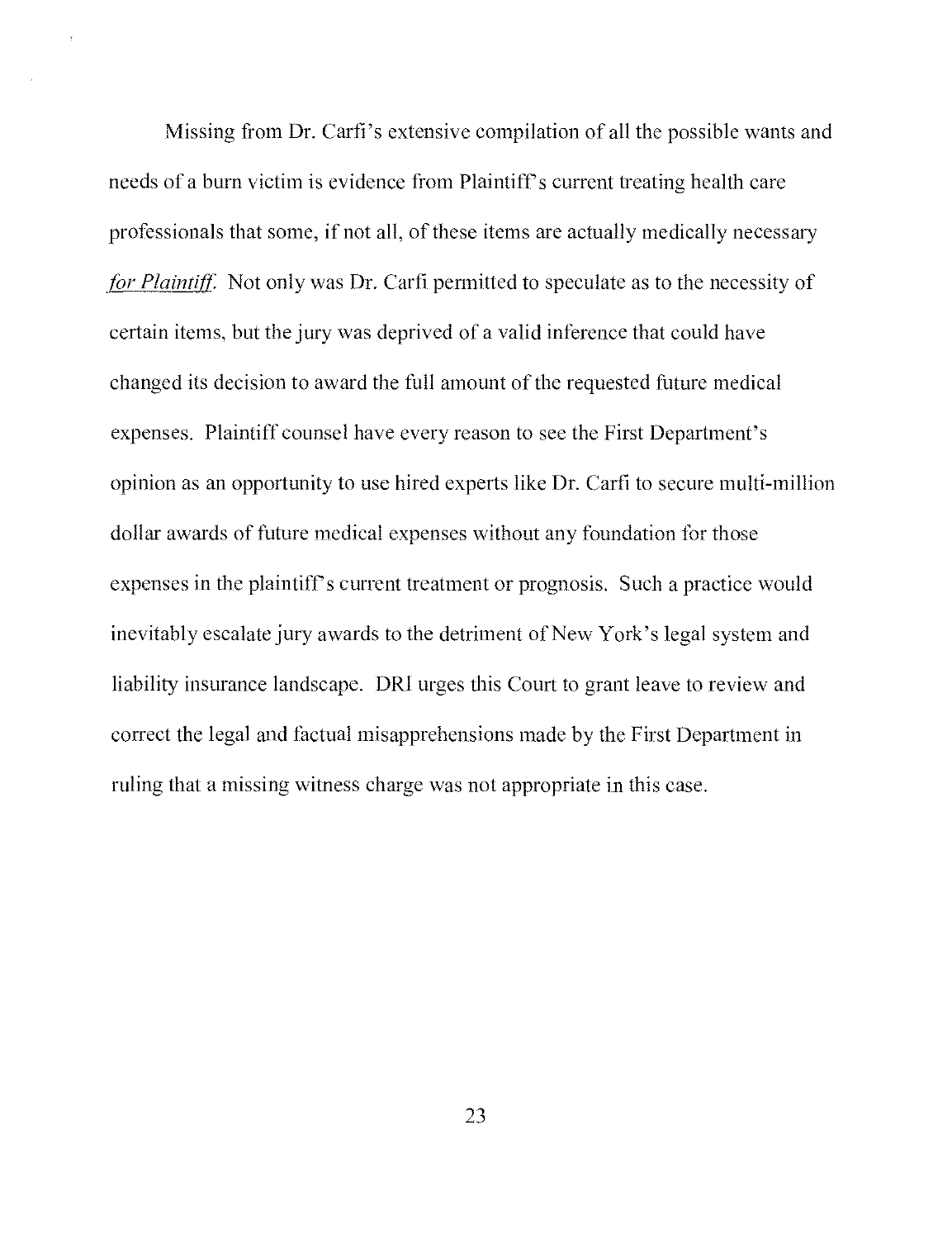#### CONCLUSION

For the foregoing reasons, this Court should grant Fordham Hills Owners Corporation's motion for leave to appeal with respect to Plaintiff's \$16 million pain and suffering award and request for missing witness charge, with such other and different relief as the Court deems just and proper.

Respectfully submitted,

PLUNKETT COONEY

Ros By:

MÁRYMASSARON ROSS  $(NY\cancel{B}AR \# 4075594)$ KAREN E. BEACH Attorneys for Amicus Curiae, DRI — The Voice of the Defense Bar 38505 Woodward Ave., Suite 2000 Bloomfield Hills, MI 48304 (313) 983-4801 CARE OF: GOLDBERG SEGALLA 8 Southwoods Boulevard, Suite 300 Albany, NY 12211-2364 (518) 463-5400

Dated: March 26, 2014

Open 09978 33362 13885879-1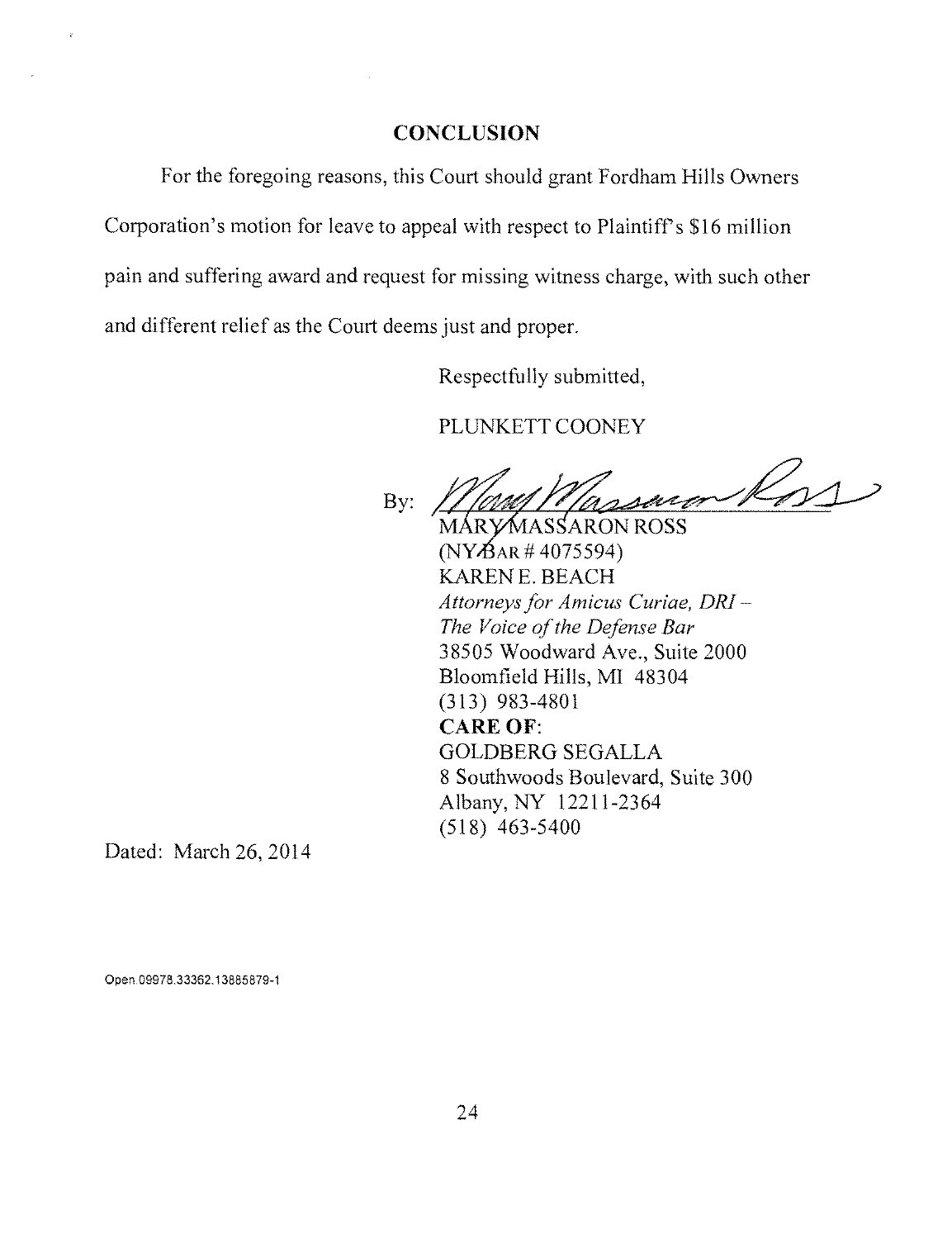STATE OF NEW YORK

#### ss.: **AFFIDAVIT OF SERVICE** BY MAIL

COUNTY OF NEW YORK )

OMAR SIERRA 1AR SIERRA<br>1 WALTON AVE. APT. **#6D** *RONX, NY 10452* 

party to the action, is over 18 years of age and resides at the address shown above or at , being duly sworn, depose and say that deponent is not a

#### $O<sub>n</sub>$ MAR 2 6 2014

deponent served the within: Motion for file Amicus Curiae Brief

 $\mathcal{E}$ 

upon:

#### SEE ATTACHED SERVICE LIST

the address(es) designated by said attorney(s) for that purpose by depositing  $1$  true copy(ies) of same, in a postpaid properly addressed wrapper in a Post Office Mail Depository, under the exclusive custody and care of the United States Postal Service, within the State of New York.

Sworn to before me on **MAR 2 6** 2014

MARIA MAISONET Notary Public State of New York No. 0IMA6204360 Qualified in Queens County Commission Expires Apr. 20, 2017

Job #252642